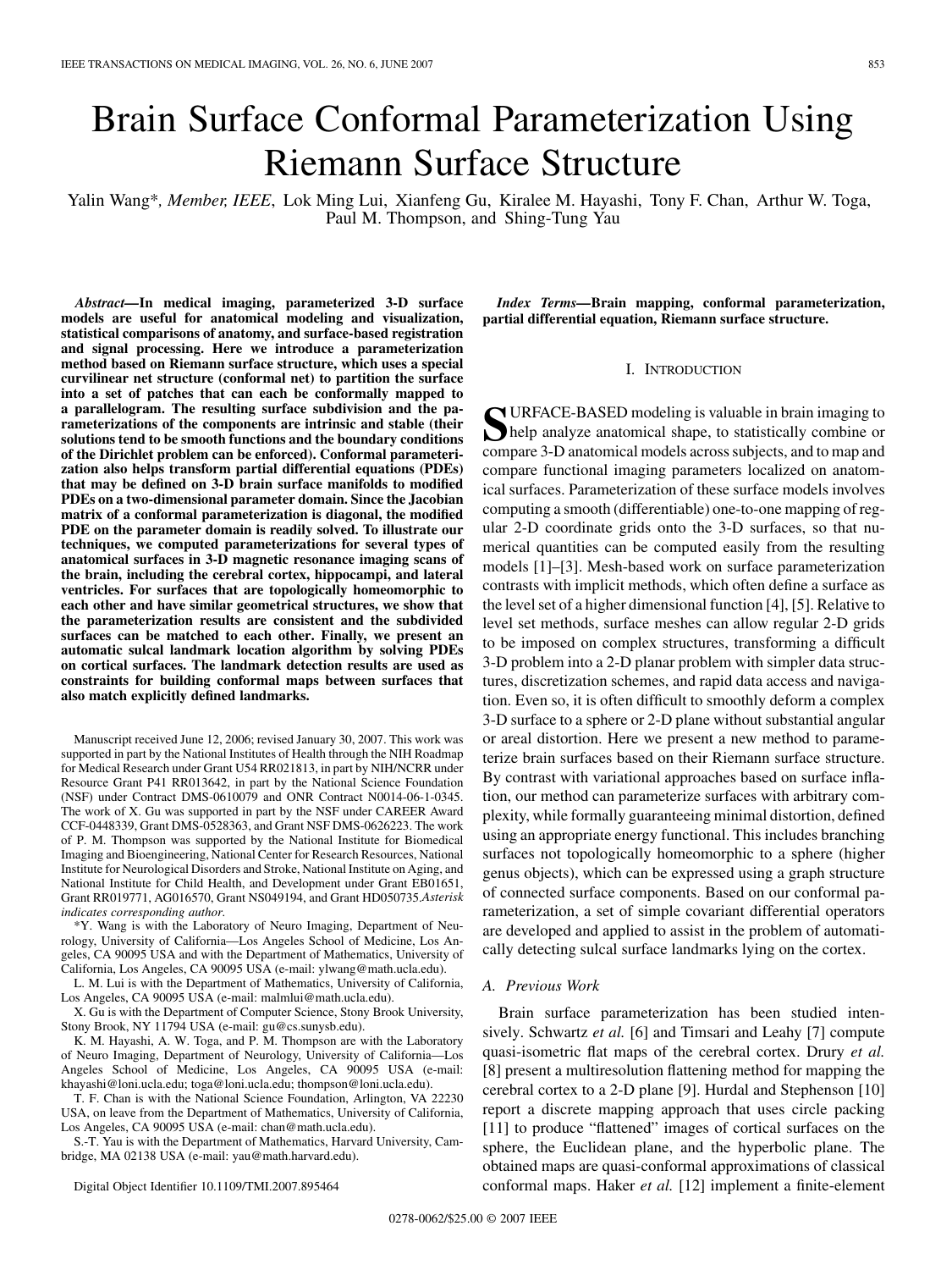approximation for parameterizing brain surfaces via conformal mappings. They select a point on the cortex to map to the north pole of the Riemann sphere and conformally map the rest of the cortical surface to the complex plane by invoking the standard stereographic projection of the Riemann sphere to the complex plane. Gu *et al.* [13] propose a method to find a unique conformal mapping between any two genus zero manifolds by minimizing the harmonic energy of the map. They demonstrate this method by conformally mapping a cortical surface to a sphere. Ju *et al.* [14] present a least squares conformal mapping method for cortical surface flattening. Joshi *et al.* [15] propose a scheme to parameterize the surface of the cerebral cortex by minimizing an energy functional in the pth norm. Recently, Ju *et al.* [16] report the results of a quantitative comparison of FreeSurfer [17], CirclePack [10], and least squares conformal mapping (LSCM) [14] with respect to geometric distortion and computational speed. Their research results indicate that FreeSurfer performs best with respect to a global measurement of metric distortion, whereas LSCM performs best with respect to minimizing angular distortion and best in all but one case with a local measurement of metric distortion. Among the three approaches, FreeSurfer provides more homogeneous distribution of metric distortion across the whole cortex than CirclePack and LSCM. LSCM is the most computationally efficient algorithm for generating spherical maps, while CirclePack is extremely fast for generating planar maps from patches.

Solving partial differential equations (PDEs) on surfaces has also been widely studied. Turk [18] proposed a method to generate textures on arbitrary surfaces using reaction diffusion, which requires the PDEs to be solved on a surface. Dorsey *et al.* [19] also solve PDEs on a surface in a "virtual weathering" application. Both of them solve the PDE directly on the triangulated surface, involving the discretization of equations on a general polygonal grid. Stam *et al.* [20] proposed a method to simulate fluid flow on a surface via solving the Navier–Stokes equation. They achieve this by combining the two-dimensional stable fluid solver with an atlas of parametrizations of a Catmull–Clark surface. Clarenza *et al.* [21] propose an algorithm for solving finite-element-based PDEs on surfaces defined by a set of sampled points. They construct a number of local finite-element matrices to represent surface properties over small point neighborhoods. These matrices are next assembled into a single matrix that allows the PDE to be discretized and solved on the entire surface. Bertalmio *et al.* [22] and Mémoli *et al.* [5] implement a framework for solving PDEs on the surface via the level set method. They represent the surface implicitly by the zero-level set of an embedding function and extend the data on the surface to the 3-D volume. This allows them to perform all the computation on the fixed Cartesian grid. In related work using PDEs to match parameterized models of the cortex, Thompson *et al.* [2] discretize the Navier elasticity equation on a surface using a covariant PDE approach. The method uses Christoffel symbols to adjust the differential operators for changes in the base vectors of the parameterization. A related covariant approach has also been used for Laplace–Beltrami smoothing of data defined on a surface [23] and registering and analyzing functional neuroimaging data constrained to the cortical surface of the brain [24].



Fig. 1. Structure of a manifold. An atlas is a family of charts that jointly form an open covering of the manifold [25].

### *B. Theoretical Background and Definitions*

A *manifold* of dimension  $n$  is a connected Hausdorff space M for which every point has a neighborhood  $U$  that is homeomorphic to an open subset  $V$  of  $R<sup>n</sup>$ . Such a homeomorphism  $\phi: U \to V$  is called a coordinate chart. An *atlas* is a family of charts  $\{U_{\alpha}, \phi_{\alpha}\}\$  for which  $U_{\alpha}$  constitutes an open covering of М.

As shown in Fig. 1, suppose  $\{U_{\alpha}, \phi_{\alpha}\}\$  and  $\{U_{\beta}, \phi_{\beta}\}\$  are two charts on a manifold  $S, U_{\alpha} \cap U_{\beta} \neq \emptyset$ ; then the chart transition function,  $\phi_{\alpha\beta}$  is defined as

$$
\phi_{\alpha\beta} = \phi_{\beta} \circ \phi_{\alpha}^{-1} : \phi_{\alpha}(U_{\alpha} \cap U_{\beta}) \to \phi_{\beta}(U_{\alpha} \cap U_{\beta}). \tag{1}
$$

An atlas  $\{U_{\alpha}, \phi_{\alpha}\}\$  on a manifold is called *differentiable* if all chart transition functions are differentiable of class  $C^{\infty}$ . A chart is called *compatible* with a differentiable atlas if adding this chart to the atlas still yields a differentiable atlas. The set of all charts compatible with a given differentiable atlas yields a *differentiable structure*. A *differentiable manifold* of dimension  $n$  is a manifold of dimension  $n$  together with a differentiable structure.

For a manifold M with an atlas  $A = \{U_{\alpha}, \phi_{\alpha}\}\$ , if all chart transition functions, defined by (1), are holomorphic, then  $A$  is a conformal atlas for M. A chart  $\{U_{\alpha}, \phi_{\alpha}\}\$ is *compatible* with an atlas A if the union  $A \cup \{U_{\alpha}, \phi_{\alpha}\}\$ is still a conformal atlas.

Two conformal atlases are compatible if their union is still a conformal atlas. Each conformal compatible equivalence class is a conformal structure. A two-manifold with a conformal structure is called a *Riemann surface*. It has been proven that all metric orientable surfaces are Riemann surfaces and admit conformal structures [26].

Holomorphic and meromorphic functions and differential forms can be generalized to Riemann surfaces by using the notion of conformal structure. For example, a *holomorphic 1-form*  $\omega$  is a complex differential form, such that in each local frame  $(u_{\alpha}, v_{\alpha})$ ,  $z_{\alpha} = u_{\alpha} + i v_{\alpha}$ , where  $i = \sqrt{-1}$ , the parametric representation is  $\omega = f(z_{\alpha})dz_{\alpha}$ , where  $f(z_{\alpha})$  is a holomorphic function. On a different chart  $\{U_\beta, \phi_\beta\}$ , with another local frame  $(u_{\beta}, v_{\beta}), z_{\beta} = u_{\beta} + iv_{\beta}$ , where  $\mathbf{i} = \sqrt{-1}$ 

$$
\omega = f_{\beta}(z_{\beta})dz_{\beta} = f_{\beta}(z_{\beta}(z_{\alpha}))\frac{dz_{\beta}}{dz_{\alpha}}dz_{\alpha}
$$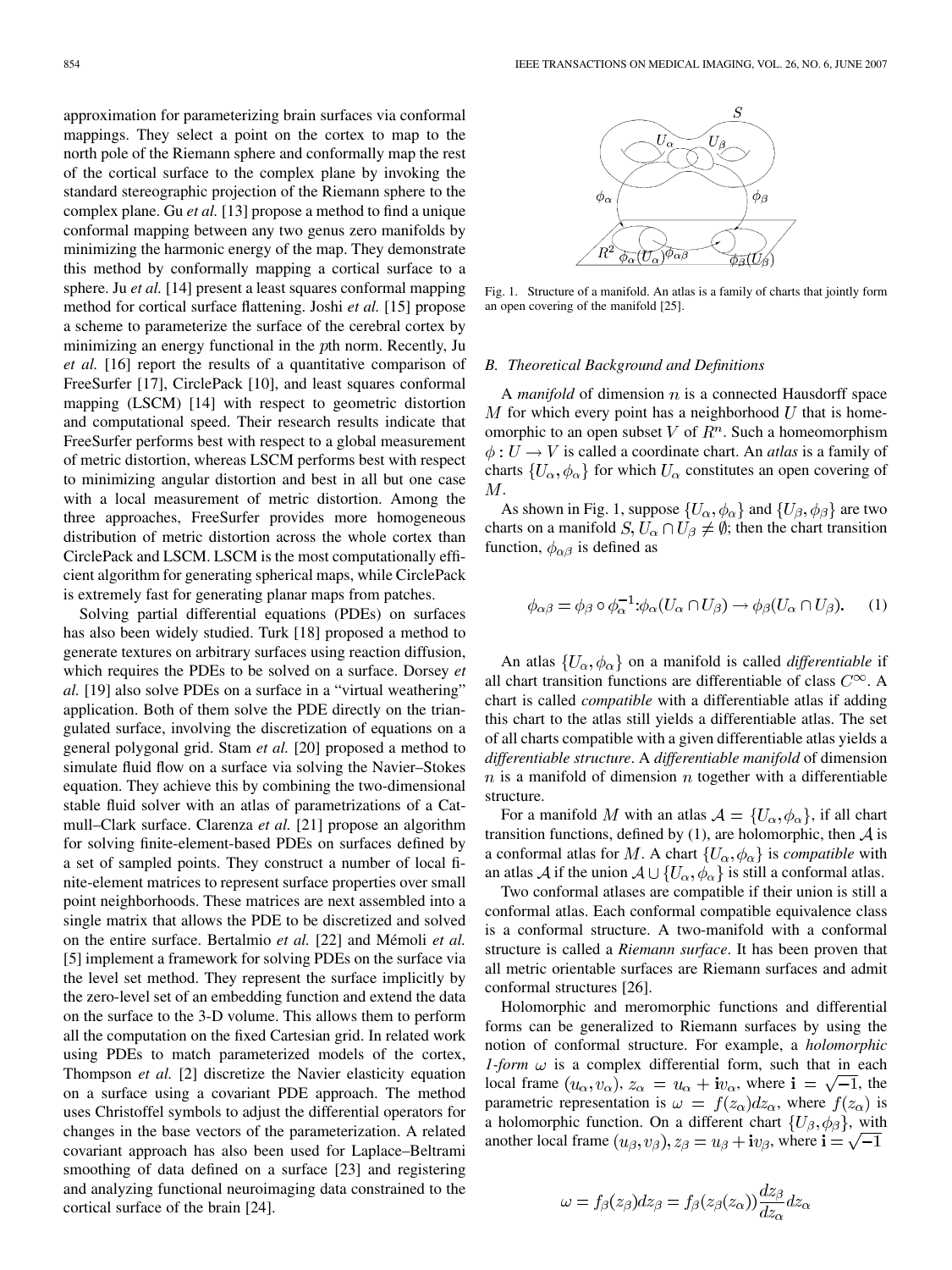

Fig. 2. (A) Conformal net and critical graph of a closed three-hole torus surface. There are four zero points. The critical horizontal trajectories partition the surface to four topological cylinders, color encoded in the third frame. Each cylinder is conformally mapped to a planar rectangle. (B) Conformal net and critical graph of a open boundary four-hole annulus on the plane. There are three zero points; the critical horizontal trajectories partition the surface to six topological disks. (C). Each segment is conformally mapped to a rectangle. The trajectories and the boundaries are color encoded and the corners are labelled. (Pictures are adapted from [29].)

then  $f_{\beta}(dz_{\beta}/dz_{\alpha})$  is still a holomorphic function. For a genus g closed surface, all holomorphic 1-forms form a  $2q$  real dimensional linear space.

At a *zero point*  $p \in M$  of a holomorphic 1-form  $\omega$ , any local parametric representation has

$$
\omega = f(z_{\alpha})dz_{\alpha}, f|_{p} = 0.
$$

According to the Riemann–Roch theorem, in general there are  $2g-2$  zero points for a holomorphic 1-form defined on a closed surface of genus q, where  $q > 1$ .

A holomorphic 1-form induces a special system of curves on a surface, the so-called *conformal net*. Horizontal trajectories are the curves that are mapped to iso-v lines in the parameter domain. Similarly, vertical trajectories are the curves that are mapped to iso-u lines in the parameter domain. The horizontal and vertical trajectories form a web on the surface. The trajectories that connect zero points, or a zero point with the boundary, are called *critical trajectories*. The critical horizontal trajectories form a graph, which is called the *critical graph*. In general, the behavior of a trajectory may be very complicated, may have

infinite length, and may be dense on the surface. If the critical graph is finite, then all the horizontal trajectories are finite.

The critical graph partitions the surface into a set of nonoverlapping patches that jointly cover the surface, and each patch is either a topological disk or a topological cylinder [27]. Each patch  $\Omega \subset M$  can be mapped to the complex plane by the integration of holomorphic 1-form on it. The structure of the critical graph and the parameterizations of the patches are determined by the conformal structure of the surface. If two surfaces are topologically homeomorphic to each other and have similar geometrical structure,<sup>1</sup> they can support consistent critical graphs and segmentations (i.e., surface partitions), and their parameterizations are consistent as well. Therefore, by matching their parameter domains, the entire surfaces can be directly matched in 3-D. This generalizes prior work in medical imaging that has matched surfaces by computing a smooth bijection to a single canonical surface, such as a sphere or disk.

Fig. 2(A) and (B) shows the conformal net and critical graph on closed surface and open boundary surface, respectively. The surface segmentation results are also shown. Fig. 2(C) illustrates how a segment in (B) is conformally mapped to a rectangle. In (C), conformal nets are labeled with different colors. In the parameter domain, we can also find the right angles between the conformal net curves are well preserved. The zero point on the left is mapped to two points on the opposite edges.

We call the process of finding the critical graph and segmentation as *holomorphic flow segmentation*, a process that is completely determined by the geometry of the surface and the choice of the holomorphic 1-form.2 Computing holomorphic 1-forms is equivalent to solving elliptic differential equations on the surfaces, and in general, elliptic differential operators are stable (their solutions tend to be smooth functions and the boundary conditions of the Dirichlet problem can be fulfilled). Therefore, the resulting surface segmentations and parameterizations are intrinsic and stable and are applicable for matching (potentially noisy) surfaces that are derived from medical images and topologically homeomorphic to each other [30] because the behavior of horizontal trajectory is solely determined by the conformal structure and the cohomology class of the holomorphic 1-form. In surface matching application, we guarantee that the cohomology classes are consistent on two surfaces and the two surfaces are with similar conformal structures, therefore, the corresponding trajectories will behave in the similar way.

This paper takes advantage of conformal structures of surfaces, consistently segments them, and parameterizes the patches using a holomorphic 1-form. We then explore various applications that use the resulting parameterization.

With the conformal parametrization, we can solve variational problems and PDEs on the surface, which describe either physical phenomena on the manifold or signal processing operations (regularization, surface matching) that can be formulated using PDEs. The basic idea is to map the surface conformally to a 2-D rectangle and solve the corresponding PDE on  $\mathbb{R}^2$  instead

<sup>1</sup>A possible metric to evaluate how similar two surfaces' geometrical structures are is proposed as  $E_{\text{dist}}$  in [28].

<sup>2</sup>Note that this differs from the typical meaning of segmentation in medical imaging and is concerned with the segmentation, or partitioning, of a general surface.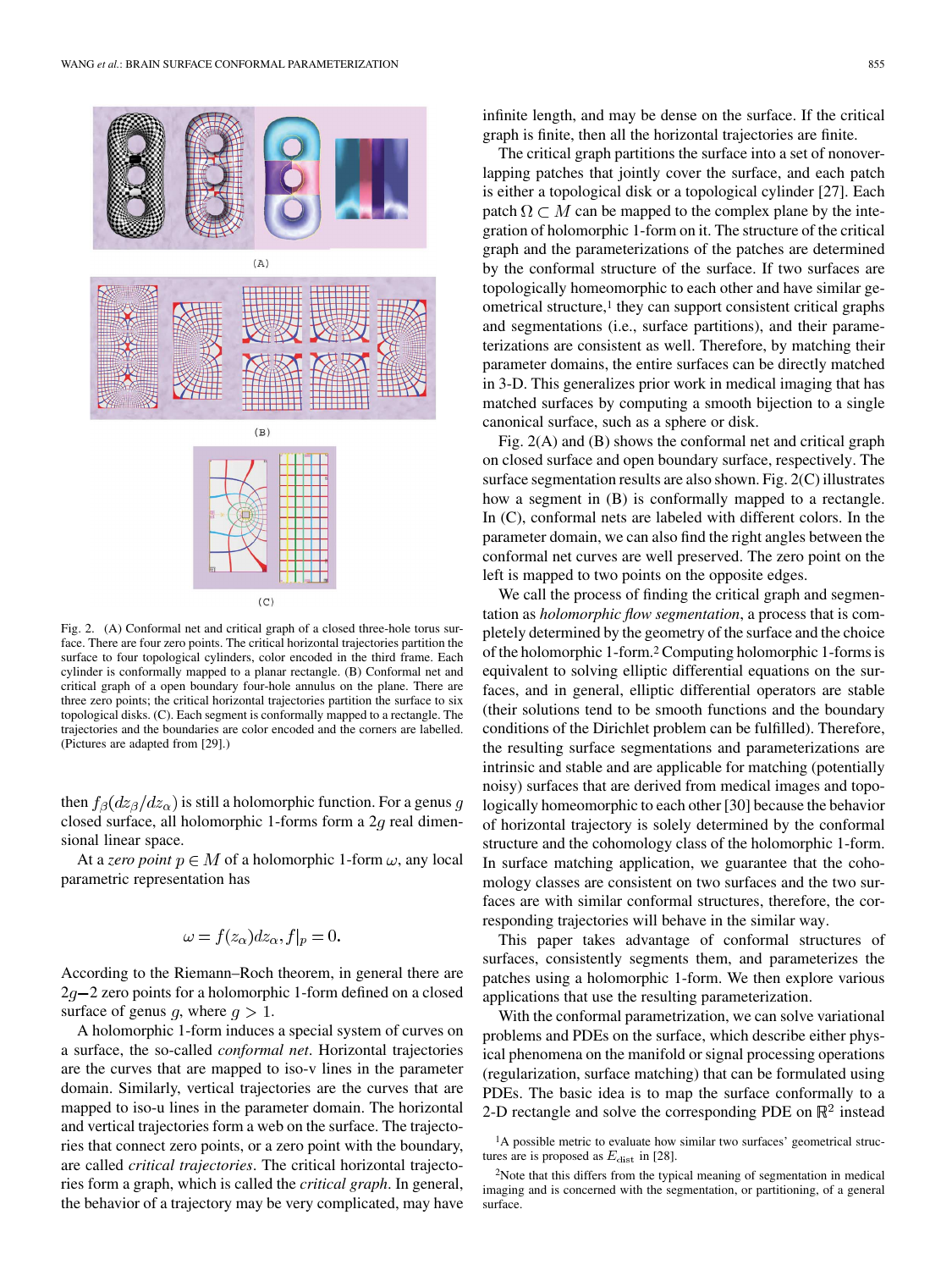of solving the PDE on the manifold. To do this, we have to use the manifold version of differential operators (tensor calculus). Using the conformal parametrization, these differential operators on the manifold can be described more easily on the parameter domain  $\mathbb{R}^2$  by simple formulas. This will be explained briefly as below.

Let M be a manifold and  $\phi : \mathbb{R}^2 \to M$  be the global conformal parametrization of  $M$ . With the conformal parametrization, we can do calculus on surfaces similar to what we do on  $\mathbb{R}^2$ . Suppose  $f:M \to \mathbb{R}$  is a smooth map. We will first define partial derivative  $D_{x_i} f$  of f. On  $\mathbb{R}^2$ , we usually define the partial derivative  $\left(\frac{\partial f}{\partial x_i}\right)$  by taking the limit. For example,  $(\partial f/\partial x) = \lim_{\Delta x \to 0} (f(x + \Delta x, y) - f(x, y)/\Delta x)$ . With the conformal parametrization, we can define the partial derivative on scalar functions in the same manner. Because of the stretching effect, we define

$$
D_x f = \lim_{\Delta x \to 0} \frac{(f \circ \phi)(x + \Delta x, y) - (f \circ \phi)(x, y)}{\text{dist}(x + \Delta x, x)}
$$
  
= 
$$
\lim_{\Delta x \to 0} \frac{(f \circ \phi)(x + \Delta x, y) - (f \circ \phi)(x, y)}{\sqrt{\lambda} \Delta x}
$$
  
= 
$$
\frac{1}{\sqrt{\lambda}} \frac{\partial (f \circ \phi)}{\partial x}
$$

where  $\lambda$  is the conformal factor.  $D_y f$  is defined similarly.

Now, the gradient of a function  $f, \nabla_M f$ , is characterized by  $df(Y) = \langle \nabla_M f, Y \rangle$ . Simple checking gives us  $\nabla_M f$  =  $\sum_{i,j} g^{ij} \partial_i f \partial_j$ , where  $(g^{ij})$  is the inverse of the Riemannian metric  $(g_{ij})$ . With the conformal parametrization, we can define the gradient of f similar to the definition on  $\mathbb{R}^2$ . Namely

$$
\nabla_M f = D_x f \mathbf{i} + D_y f \mathbf{j}
$$
  
=  $\frac{1}{\lambda} \left[ \frac{\partial (f \circ \phi)}{\partial x} \frac{\partial}{\partial x} + \frac{\partial (f \circ \phi)}{\partial y} \frac{\partial}{\partial y} \right]$  (2)

where

$$
(\mathbf{i}, \mathbf{j}) = ((\partial/\partial x)/\sqrt{\langle(\partial/\partial x), (\partial/\partial x)\rangle},
$$
  

$$
(\partial/\partial y)/\sqrt{\langle(\partial/\partial y), (\partial/\partial y)\rangle},
$$
  

$$
= (1/\sqrt{\lambda})((\partial/\partial x), (\partial/\partial y)).
$$

Suppose  $h: M \to \mathbb{R}$  is a smooth function. With this definition of gradient, we still have the following useful fact as in  $\mathbb{R}^2$ .

Length of 
$$
h^{-1}(0) = \int_M \delta(h) \sqrt{\langle \nabla_M h, \nabla_M h \rangle} dS
$$
  
\n
$$
= \int_M \sqrt{\langle \nabla_M H(h), \nabla_M H(h) \rangle} dS
$$
\n
$$
= \int_C \delta(h \circ \phi) \sqrt{\lambda} || \nabla h \circ \phi || dxdy
$$
\n
$$
= \int_C \sqrt{\lambda} || \nabla H(h \circ \phi) || dxdy
$$

where  $\delta$  is the delta function and H is the Heaviside function.

Next, we give a definition of a differential operator on a vector field. It can be done by the covariant differentiation

TABLE I LIST OF FORMULAS FOR SOME STANDARD DIFFERENTIAL OPERATORS ON GENERAL MANIFOLD

\n- 1. 
$$
\nabla_{M} f = \sum_{i,j} g^{ij} \partial_i f \partial_j
$$
, where  $(g^{ij})$  is the inverse of the Riemannian metric  $(g_{ij})$ . With the conformal parametrization  $\phi$ , the conformal factor  $\lambda$ ,  $\nabla_{M} f = D_x f \mathbf{i} + D_y f \mathbf{j}$ , where  $(\mathbf{i}, \mathbf{j}) = (\frac{\partial}{\partial x} / \sqrt{< \frac{\partial}{\partial x}, \frac{\partial}{\partial x} > \frac{\partial}{\partial y}} / \sqrt{< \frac{\partial}{\partial y}, \frac{\partial}{\partial y} >}) = \frac{1}{\sqrt{\lambda}} (\frac{\partial}{\partial x}, \frac{\partial}{\partial y})$ .
\n- 2. Suppose  $h : M \to \mathbb{R}$  is a smooth function, Length of  $h^{-1}(0) = \int_M \delta(h) \sqrt{< \nabla_M h, \nabla_M h > dS} = \int_M \sqrt{< \nabla_M H(h), \nabla_M H(h) > dS} = \int_C \delta(h \circ \phi) \sqrt{\lambda} ||\nabla h \circ \phi|| dx dy = \int_C \sqrt{\lambda} ||\nabla H(h \circ \phi)|| dx dy = \int_C \sqrt{\lambda} ||\nabla H(h \circ \phi)|| dx dy = \int_C \sqrt{\lambda} ||\nabla H(h \circ \phi)|| dx dy = \int_C \sqrt{\lambda} ||\nabla H(h \circ \phi)|| dx dy$ , where  $H$  is the Heaviside function.
\n- 3. For differential operator on vector field, the covariant derivative satisfies the following properties:
\n- (P1)  $\nabla_f \chi_1 Y = f \nabla_X Y + f \nabla_X Y \Delta Y$  for  $f, g \in C^\infty(M)$ ;\n  $(\mathcal{P}2) \nabla_X (\Delta Y_1 + bY_2) = a \nabla_X Y_1 + b \nabla_X Y_2$ ,  $a, b \in \mathbb{R}$ ;\n  $(\mathcal{P}3) \nabla_X (fY) = f \nabla_X Y + (Xf)Y$  for  $f \in C^\infty(M)$ . Suppose  $\{\partial_i\}$  is the coordinate basis of the

 $\nabla_X Y$ , where X is called the direction of the differentiation. This operation is based on the tensor calculus [31].

Given a Riemannian manifold  $(M, g)$ , where  $g = (g_{ij})$  is the Riemannian metric, suppose  $\{\partial_i\}$  is the coordinate basis of the vector field. A simple verification will tell us the covariant derivative can be calculated by the following formula:

$$
\langle \nabla_{\partial_i} \partial_j, \partial_l \rangle = 1/2(\partial_i g_{jl} + \partial_j g_{li} - \partial_l g_{ij}).
$$

Suppose now that the parametrization is conformal. The Riemannian metric  $(g_{ij})$  is simply  $(g_{ij}) = \lambda I$ , where  $\lambda$ , I are the conformal factor and the identity matrix respectively. We then have the following formula:

$$
\nabla_{\partial_x} \partial_x = \frac{1}{2\lambda} \left( \frac{\partial \lambda}{\partial x} \partial_x - \frac{\partial \lambda}{\partial y} \partial_y \right)
$$

$$
\nabla_{\partial_y} \partial_y = \frac{1}{2\lambda} \frac{\partial \lambda}{\partial y} \left( -\partial_x + \partial_y \right)
$$

$$
\nabla_{\partial_x} \partial_y = \frac{1}{2\lambda} \left( \frac{\partial \lambda}{\partial y} \partial_x + \frac{\partial \lambda}{\partial x} \partial_y \right).
$$

With this formula, we can calculate  $\nabla_X Y$  easily. More interesting formulas for the manifold differential operators [32] on the parameter domain can be found in Table I.

## II. HOLOMORPHIC FLOW SEGMENTATION

To compute the holomorphic flow segmentation of a surface, first we compute the conformal structure of the surface; then we select a holomorphic differential form and locate the zero points on it (details are given below). By tracing horizontal trajectories through the zero points, the critical graph can be constructed and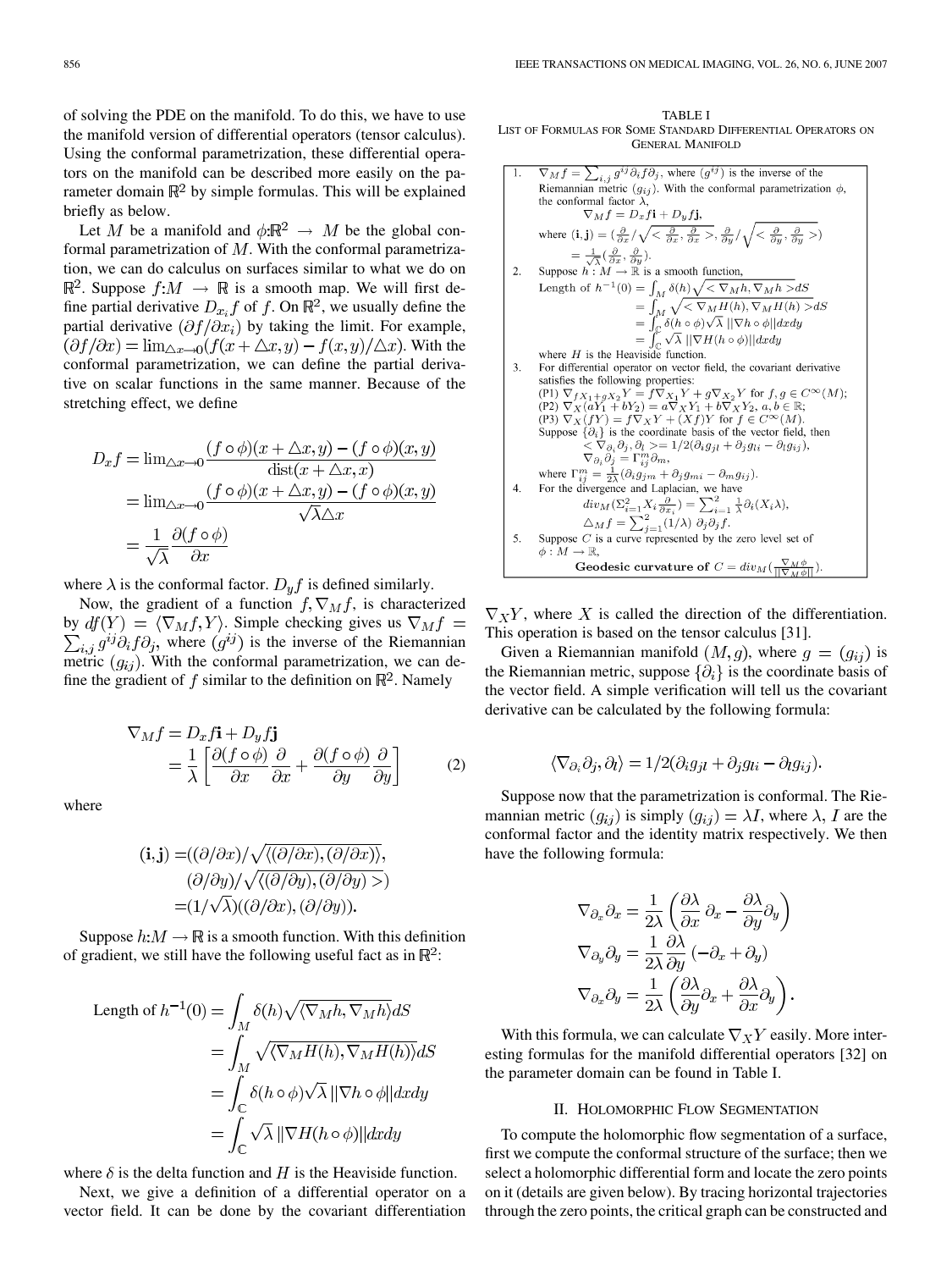the surface is divided into several patches. Each patch can then be conformally mapped to a planar parallelogram by integrating the holomorphic differential form.

In this paper, surfaces are represented as triangular meshes, namely, piecewise polygonal surfaces. The computations with differential forms are based on solving elliptic partial differential equations on surfaces using finite-element method. Suppose K is a simplicial complex, and a mapping  $f:|K| \to \mathbb{R}^3$ embeds |K| in  $\mathcal{R}^3$ ; then  $M = (K, f)$  is called a *triangular mesh.*  $K_n$ , where  $n = 0, 1, 2$  are the sets of *n*-simplices. We use  $[v_0, v_1, \ldots, v_n]$  to denote an *n*-simplex, where  $v_i \in K_0$ .

# *A. Computing Conformal Structures*

A method for computing the conformal structure of a surface was introduced in [33]. Suppose M is a closed genus  $q > 0$ surface with a conformal atlas  $A$ . The conformal structure  $A$ induces holomorphic 1-forms; all holomorphic 1-forms form a linear space  $\Omega(M)$  of dimension 2q over real numbers that is isomorphic to the first cohomology group of the surface  $H<sup>1</sup>(M,\mathcal{R})$ . The set of holomorphic 1-forms determines the conformal structure. Therefore, computing conformal structure of M is equivalent to finding a basis for  $\Omega(M)$ .

The holomorphic 1-form basis  $\{\omega_i, i = 1, 2, \dots, 2g\}$  is computed as follows: compute the homology basis, find the dual cohomology basis, diffuse the cohomology basis to a harmonic 1-form basis, and then convert the harmonic 1-form basis to holomorphic 1-form basis by using the Hodge star operator. The details of the computation are given in [33].<sup>3</sup> In terms of data structure, a holomorphic 1-form is represented as a vectorvalued function defined on the edges of the mesh  $\omega_i: K_1 \to$  $R^2, i = 1, 2, \ldots, 2g,$ 

# *B. Canonical Conformal Parameterization Computation*

Given a Riemann surface  $M$ , there are infinitely many holomorphic 1-forms, but each of them can be expressed as a linear combination of the basis elements. We define a canonical conformal parameterization as any linear combination of the set of holomorphic basis functions  $\omega_i$ ,  $i = 1, \ldots, 2g$ , where  $g > 0$ . They satisfy  $\int_{\zeta_i} \omega_j = \delta_i^j$ , where  $\zeta_i, i = 1$ , *ldots*, 2g are homology bases and  $\delta_i^j$  is the Kronecker symbol. Then we compute a *canonical conformal parameterization*  $\omega = \sum_{i=1}^{2g} \omega_i$ .

We select a specific parameterization that maximizes the uniformity of the induced grid over the entire domain using the algorithms introduced in [34], for the purpose of locating zero points in the next step.

## *C. Locating Zero Points*

For a close surface with genus  $q$ ,  $(q > 1)$ , any holomorphic 1-form  $\omega$  has 2g-2 zero points. For an open boundary surface with genus  $g, (g > 1)$ , any holomorphic 1-form  $\omega$  has  $g-1$  zero points. The horizontal trajectories through the zero points will partition the surface into several discrete patches. Each patch is either a topological disk or a cylinder and can be conformally parameterized by a parallelogram.

3For surfaces with boundaries, we apply the conventional *double covering* technique, which glues two copies of the same surface along their corresponding boundaries to form a symmetric closed surface. Then we apply the above procedure to find the holomorphic 1-form basis.

*1) Estimating the Conformal Factor:* Suppose we already have a global conformal parameterization, induced by a holomorphic 1-form  $\omega$ . Then we can estimate the conformal factor at each vertex, using the following formulas:

$$
\lambda(v) = \frac{1}{n} \sum_{[u,v] \in K_1} \frac{|r(u) - r(v)|}{|\omega([u,v])|}, u, v \in K_0
$$
 (3)

where  $K_0$  and  $K_1$  are the set of 0-simplices and 1-simplices, respectively;  $n$  is the valence of vertex  $v$ .

*2) Locating Zero Points:* We find the cluster of vertices with relatively small conformal factors (the lowest 5–6%). These are candidates for zero points. We cluster all the candidates using the metric on the surface. For each cluster, we pick the vertex that is on the surface and closest to the center of gravity of the cluster, using the surface metric to define geodesic distances.

Because the triangulation is finite and the computation is an approximation, the number of zero points may not equal to the Euler number. In this case, we refine the triangulation of the neighborhood of the zero point candidate and refine the holomorphic 1-form  $\omega$ .<sup>4</sup>

According to the Riemann surface theory, zero points are isolated in general. In very rare cases, zero points can be merged. However, the probability of those cases is zero. The configuration of zero points is completely determined by the cohomology class of the holomorphic 1-forms. By choosing cohomology class, we can control the distances among zero points. In practice, with topological optimization method [34], we can adaptively change the surface cohomology class of the holomorphic 1-form by changing the surface topological structure, e.g., cutting open surfaces along some feature lines. As shown in Fig. 2(b), by choosing the canonical conformal parameterization result, the zero points are well separated by the cutting curves.

# *D. Holomorphic Flow Segmentation*

*1) Tracing Horizontal Trajectories:* Once the zero points are located, the horizontal trajectories through them can be traced.

First we choose a neighborhood  $U_v$  of a vertex  $v$ , where  $v$ represents a zero point and  $U_v$  is a set of neighboring faces of  $v$ . Then we map it to the parameter plane by integrating  $\omega$ . Suppose a vertex  $w \in U_v$  and a path composed by a sequence of edges on the mesh is  $\gamma$ ; then the parameter location of w is  $\phi(w) = \int_{\gamma} \omega$ .

The conformal parameterization  $\phi(U_v)$  is a piecewise linear map. Then the horizontal trajectory is mapped to the horizontal line  $y = constant$  in the parameter domain. We slice  $\phi(U_v)$ using the line  $y = constant$  by edge splitting operations. Suppose the boundary of  $\phi(U_v)$  intersects  $y = constant$  at a point  $v'$ ; then we choose a neighborhood of  $v'$  and repeat the process.

Each time we extend the horizontal trajectory and encounter edges intersecting the trajectory. We insert new vertices at the intersection points, until the trajectory reaches another zero point (for a closed surface) or the boundary of the mesh (for an open boundary surface). Each zero point connects to four

<sup>&</sup>lt;sup>4</sup>It is worth noting that the same research group has proposed to use a new mathematical tool, the Ricci flow, to eliminate the numerical errors in the zero point location computation [35]. The detailed development will be reported in our future work.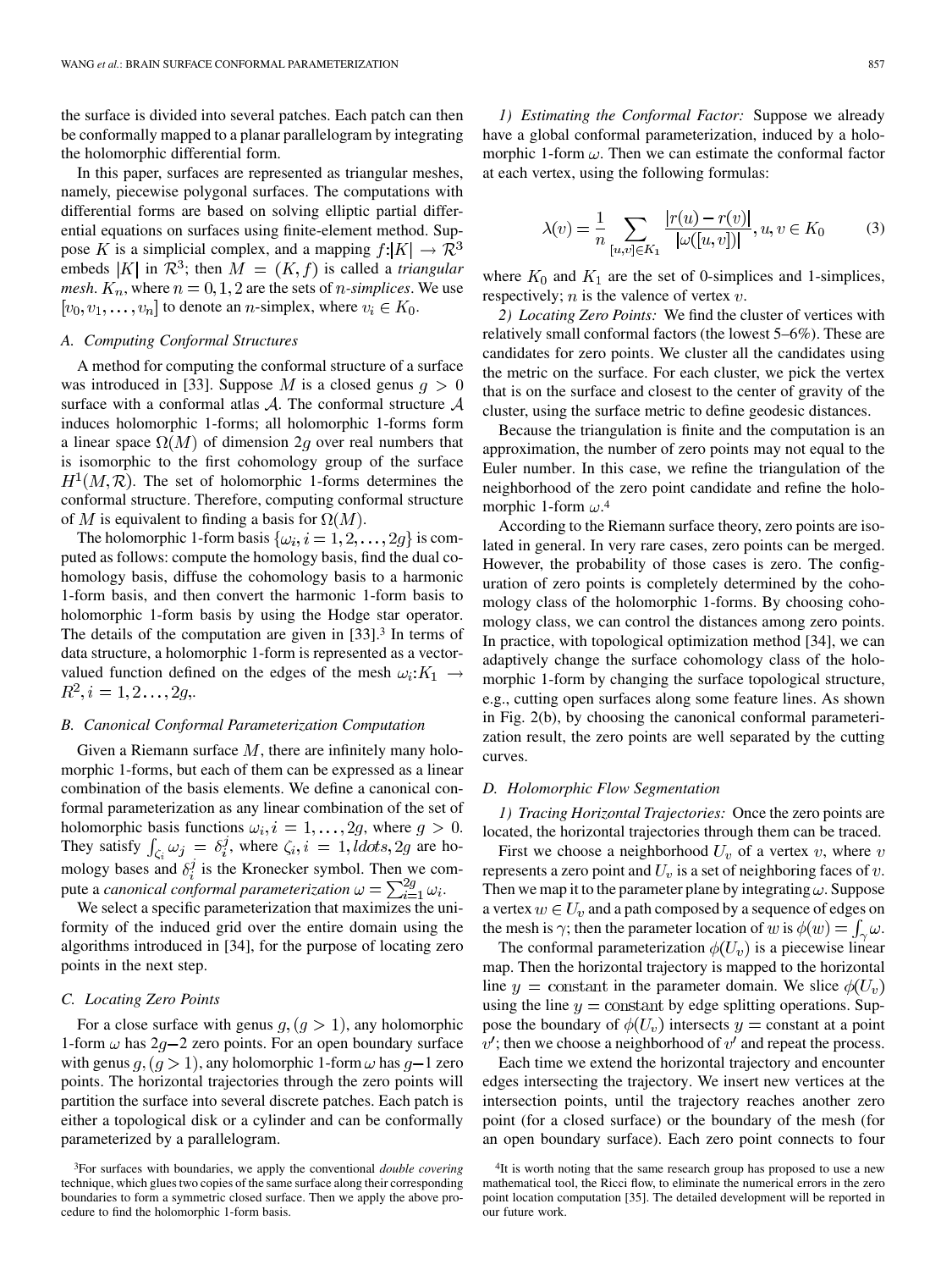horizontal trajectories, and the angles between two adjacent trajectories are right angles. In practice, we just trace four trajectories starting from each zero point to guarantee to have all the trajectories.

2) Critical Graph: Given a surface  $M$  and a holomorphic 1-form  $\omega$  on M, we define the graph  $G(M, \omega) = \{V, E, F\}$  as the critical graph of  $\omega$ , where V is the set of zero points of  $\omega$ , E is the set of horizontal trajectories connecting zero points or the boundary segments of  $M$ , and  $F$  is the set of surface patches segmented by  $E$ .

Given two surfaces that are topologically homeomorphic to each other and have similar geometrical structures, by choosing the canonical holomorphic 1-forms, we can obtain isomorphic critical graphs, which can be used for surface matching [30].

# III. AUTOMATIC LANDMARK TRACKING WITH RIEMANN SURFACE STRUCTURE

Finding important feature points or curves on anatomical surfaces, such as sulcal/gyral curves on the cortical surface, is an important problem in medical imaging. These cortical landmarks provide important features for the neuroscientific study of brain diseases, or they can be used as geometrical constraints to help guide the matching of different cortical surfaces [2], [36]–[38]. Although the sulci do not represent an absolute guide to functional homology in the cortex, in the absence of additional histologic information they are often used as constraints when spatially normalizing anatomy of different subjects to match a common brain template. Using the Riemann surface structure, we propose a variational method to identify and track landmark curves on cortical surfaces automatically based on the principal directions, which were also used by other works [39], [40]. Suppose we are given the conformal parameterization of a cortical surface; our method traces the landmark curves iteratively on the spherical/rectangular parameter domain along the principal direction. The principal directions are, by definition, the eigenvectors of the Weingarten (curvature) matrix. Consequently, the landmark curves can be mapped onto the cortical surface. To speed up the iterative scheme, we propose a method to get a good initialization by extracting high mean curvature regions on the cortical surface using the Chan–Vese (CV) segmentation method, which involves solving a PDE on the manifold using our conformal parametrization technique.

#### *A. Variational Method for Landmark Tracking*

Consider the principal direction field  $\overrightarrow{V}(t)$  with smaller eigenvalues of the curvature matrix on the cortical surface  $C$ . Fixing two anchor points  $(a, b)$  on the sulci, we propose a variational method to trace the sulcal landmark curve iteratively. Let  $\phi: D \to C$  be the conformal parametrization of  $C, \langle \cdot, \cdot \rangle$  be its Riemannian metric, and  $\lambda$  be its conformal factor. We propose

to locate a curve  $\overrightarrow{c}$ :  $[0,1] \rightarrow C$  with endpoints a and b, which minimizes the following energy functional:

$$
E_{\text{principal}}(\overrightarrow{c}) = \int_0^1 \left| \frac{\overrightarrow{c}'}{\sqrt{\overrightarrow{(c', \overrightarrow{c}')_M}}} - \overrightarrow{V} \circ \overrightarrow{c} \right|_M^2 dt
$$
  

$$
= \int_0^1 \lambda \left| \frac{\overrightarrow{\gamma}'}{\sqrt{\lambda(\overrightarrow{\gamma}, \overrightarrow{\gamma}')} - \overrightarrow{V} \circ \overrightarrow{\gamma} \right|^2 dt
$$
  

$$
= \int_0^1 \left| \frac{\overrightarrow{\gamma}'}{|\overrightarrow{\gamma}'|} - \sqrt{\lambda} \overrightarrow{V} \circ \overrightarrow{\gamma} \right|^2 dt
$$
  

$$
= \int_0^1 \left| \frac{\overrightarrow{\gamma}'}{|\overrightarrow{\gamma}'|} - \overrightarrow{G}(\overrightarrow{\gamma}) \right|^2 dt
$$

where  $\overrightarrow{\gamma} = \overrightarrow{c} \circ \phi^{-1}:[0,1] \rightarrow D$  is the corresponding iterative curve on the parameter domain;  $\overrightarrow{G}(\overrightarrow{\gamma}) = \sqrt{\lambda(\overrightarrow{\gamma})}\overrightarrow{V}(\overrightarrow{\gamma})$ ;  $|\cdot|_M^2 = \langle \cdot, \cdot \rangle_M$ ; and  $|\cdot|$  is the (usual) length defined on D. By minimizing the energy  $E$ , we minimize the difference between the tangent vector field along the curve and the principal direction field  $\overline{V}$ . The resulting minimizing curve is the curve that is closest to the curve traced along the principal direction.

Let ;  $L_1 = ((1,0,0)/|\overrightarrow{\gamma}|) - (\gamma_1' \overrightarrow{\gamma}| |\overrightarrow{\gamma}|^3);$ . We can locate the landmark curves iteratively using the steepest descent algorithm

$$
\frac{d\overrightarrow{\gamma}}{dt} = \sum_{i=1}^{3} [K_i \overrightarrow{L}_i]' + K_i \nabla G_i
$$

# *B. Landmark Hypothesis Generation by the Chan–Vese Segmentation*

In order to speed up the iterative scheme, we obtain a good initialization by extracting the high mean curvature regions on the cortical surface using the CV segmentation method [41]. Based on techniques of curve evolution, Mumford–Shah functional [42] for segmentation, and level sets, the CV model is a widely used 2-D image segmentation method. With our conformal parameterization, we extend the CV segmentation on  $\mathbb{R}^2$ to any arbitrary Riemann surface  $M$  such as the cortical surface.

Let  $\phi : \mathbb{R}^2 \to M$  be the conformal parametrization of the surface  $M$ . We propose to minimize the following energy functional:

$$
F(c_1, c_2, \psi) = \int_M (u_0 - c_1)^2 H(\psi) dS
$$
  
+ 
$$
\int_M (u_0 - c_2)^2 (1 - H(\psi)) dS
$$
  
+ 
$$
\nu \int_M |\nabla_M H(\psi)|_M dS
$$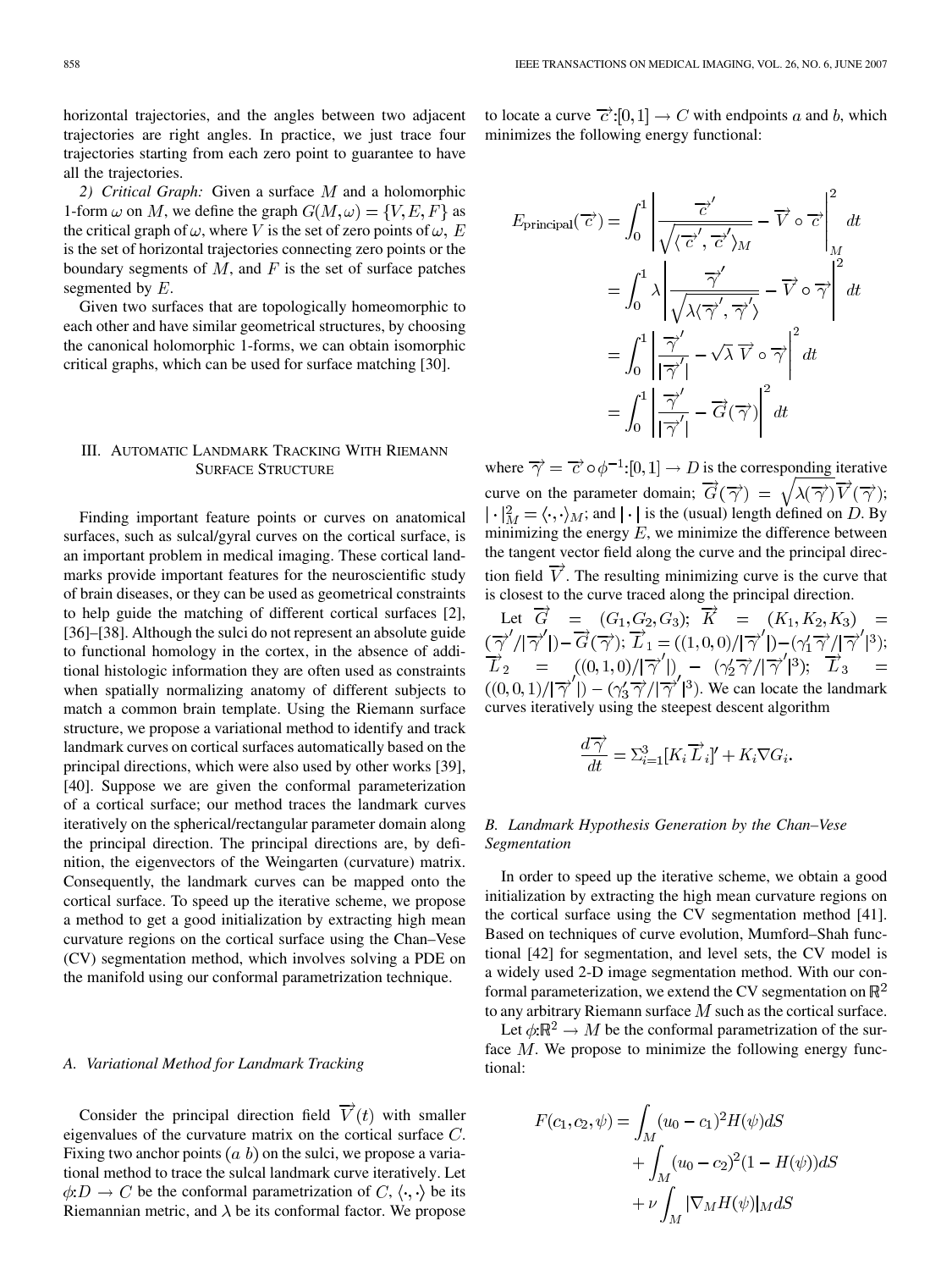where  $\psi: M \to \mathbb{R}$  is the level set function and  $|\cdot|_M = \sqrt{\langle \cdot, \cdot \rangle}$ and  $u_0$  is the mean curvature function on the cortical surface.

With the conformal parametrization, we have

$$
F(c_1, c_2, \psi) = \int_{\mathbb{R}^2} \lambda (u_0 \circ \phi - c_1)^2 H(\psi \circ \phi) dxdy
$$
  
+ 
$$
\int_{\mathbb{R}^2} \lambda (u_0 \circ \phi - c_2)^2 (1 - H(\psi \circ \phi)) dxdy
$$
  
+ 
$$
\nu \int_{\mathbb{R}^2} \sqrt{\lambda} |\nabla H(\psi \circ \phi)| dxdy.
$$

For simplicity, we let  $\zeta = \psi \circ \phi$  and  $w_0 = u_0 \circ \phi$ . Fixing  $\zeta$ , we must have

$$
c_1(t) = \frac{\int_{\Omega} w_0 H(\zeta(t, x, y)) \lambda dx dy}{\int_{\Omega} H(\zeta(t, x, y)) \lambda dx dy}
$$

$$
c_2(t) = \frac{\int_{\Omega} w_0 (1 - H(\zeta(t, x, y)) \lambda dx dy}{\int_{\Omega} (1 - H(\zeta(t, x, y))) \lambda dx dy}.
$$

Fixing  $c_1, c_2$ , the Euler–Lagrange equation becomes

$$
\frac{\partial \zeta}{\partial t} = \lambda \delta(\zeta) \left[ \nu \frac{1}{\lambda} \nabla \cdot \left( \sqrt{\lambda} \frac{\nabla \zeta}{\|\nabla \zeta\|} \right) - (w_0 - c_1)^2 + (w_0 - c_2)^2 \right].
$$

Locating sulcal landmark features using geometric properties of the anatomical features has been widely studied [39], [40], [43]–[48]. In general, sulcal landmarks on the cortex lie in regions with relatively high mean curvature [49], [50]. Using the CV segmentation, we can consider the signal of interest, defined on the cortex, as the mean curvature. The sulci position on the cortical surface can then be located by extracting out the high curvature region. Inside each region, a good initialization of the landmark curve is considered as the shortest path that connects two anchor points when the region is considered as a graph. We select two umbilic points as the anchor points. By definition, an *umbilic point* on a manifold is a location at which the two principal curvatures are the same. If there are multiple umbilic points are found in one region, we select the two that are furthest apart.

# IV. OPTIMIZATION OF BRAIN CONFORMAL MAPPING USING SULCAL LANDMARKS

In brain-mapping research, cortical surface data are often mapped conformally to a parameter domain such as a sphere, providing a common coordinate system for data integration [13], [17], [51]. As an application of our automatic landmark tracking algorithm, we use the automatically labelled landmark curves to generate an optimized conformal mapping on the surface. This matching of cortical patterns improves the alignment of data across subjects. It is done by minimizing the compound energy functional

$$
E_{\text{optimum}} = E_{\text{harmonic}} + \lambda E_{\text{landmark}},
$$



Fig. 3. The holomorphic flow segmentation results of (a)–(d) a hippocampal surface and  $(e)$ –(1) two lateral ventricular surfaces. (b) is the conformal net of the hippocampal surface in (a). (c) is an isoparameter curve used to unfold the surface. (d) is the rectangle to which the surface is conformally mapped. (e)–(h) show lateral ventricles parameterized using holomorphic 1-forms for a 65-year-old subject with HIV/AIDS; (i)–(l) show the same maps computed for a healthy 21-year-old control subject. (e) and (i) show that five cuts are automatically introduced and convert the lateral ventricular surface into a genus 4 surface. Other pictures show the  $(f)$  and  $(j)$  computed conformal net,  $(g)$  and  $(k)$ holomorphic flow segmentation, and (h) and (l) their associated parameter domains (the texture mapped into the parameter domain here simply corresponds to the intensity of the surface rendering, which is based on the surface normals).

where  $E_{\text{harmonic}}(h)$  is the harmonic energy of the parameterization [13] and

$$
E_{\text{landmark}}(h) = 1/2 \sum_{i=1}^{n} \int_{0}^{1} ||h(q_i(t)) - f_1(p_i(t))||^2 dt
$$

is the landmark mismatch energy [52], where the norm represents distance between automatic traced landmark curves  $\{p_i\}$  and  $\{q_i\}$ , represented on the parameter domain  $S^2$ . Here, automatically traced landmark (continuous) curves are used and the correspondence is obtained on the curves using the unit length and unit speed reparametrization. We can minimize the energy by steepest descent method. The resulting brain conformal mapping improves cortical surface registration significantly while preserving conformality to the highest possible degree [52]. Note that we may also describe the landmark matching problem on the sphere within the large deformation diffeomorphism framework [53].

## V. EXPERIMENTAL RESULTS

## *A. Hippocampal Surface Parameterization*

Fig. 3(a)–(d) shows experimental results for a hippocampal surface, a structure in the medial temporal lobe of the brain. The original surface is shown in (a). We leave two holes at the front and back of the hippocampal surface, representing its anterior junction with the amygdala and its posterior limit as it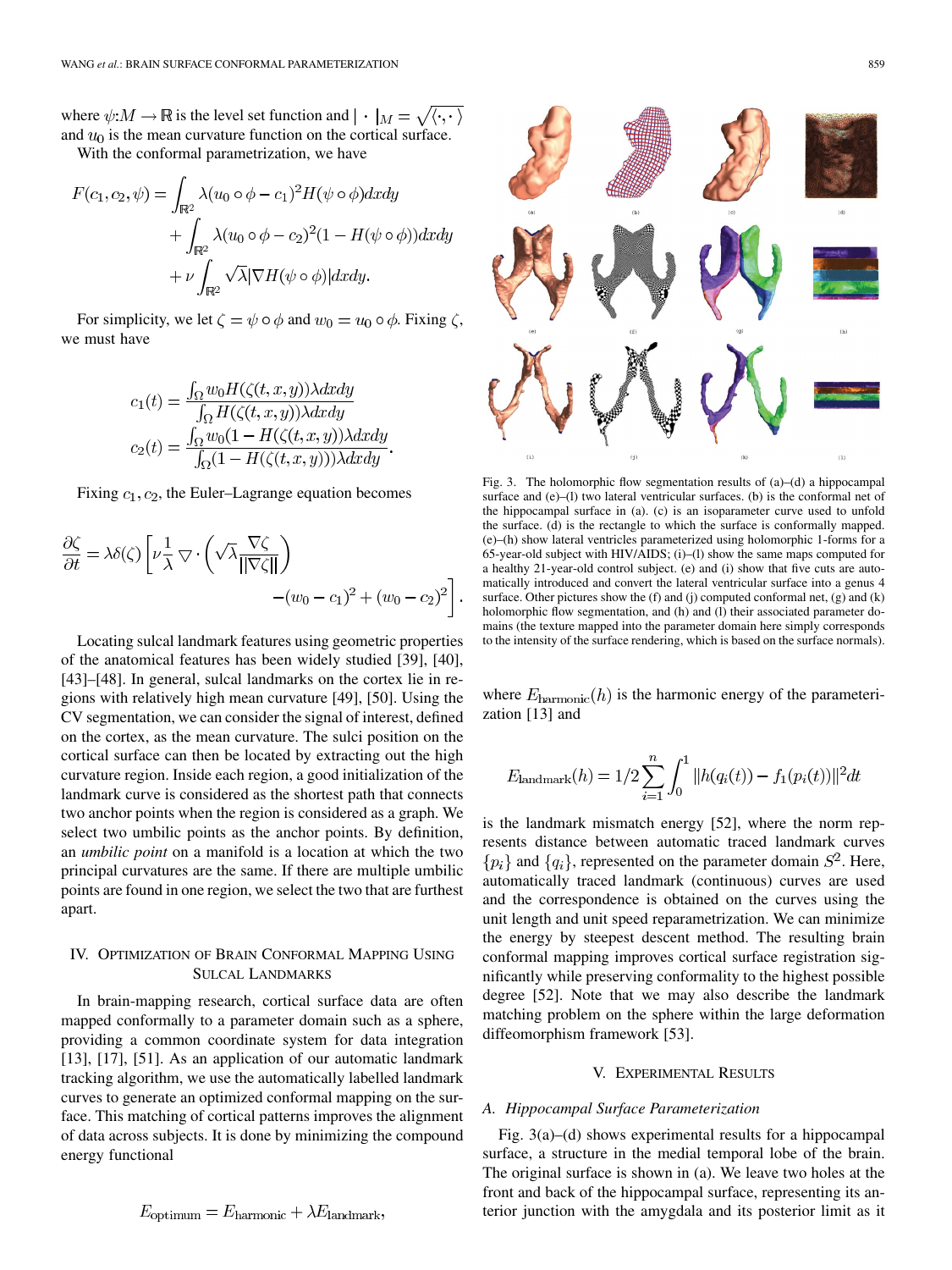turns into the white matter of the fornix. The hippocampus can be logically represented as an open boundary genus one surface, i.e., a cylinder (note that spherical harmonic representations would also be possible if the ends were closed [54]–[57]). The computed conformal net is shown in (b), where the red and blue curves are the vertical trajectories and the horizontal trajectories of the net, respectively. A horizontal trajectory curve is shown in (c). Cutting the surface along this curve, we can then conformally map the hippocampus to a rectangle. The detailed surface information is well preserved in (d). Compared with other spherical parameterization methods, which may have high-valence nodes and dense tiles at the poles of the spherical coordinate system, our parameterization can represent the surface with minimal distortion.5

# *B. Lateral Ventricular Surface Parameterization*

Shape analysis of the lateral ventricles—a fluid-filled structure deep in the brain—is of great interest in the study of psychiatric illnesses, including schizophrenia [58], [59], and in degenerative diseases such as Alzheimer's disease [60], [61]. These structures are often enlarged in disease and can provide sensitive measures of disease progression. To model the lateral ventricular surface in each brain hemisphere, we introduce five cuts. Although this seems arbitrary, the cuts are motivated by examining the topology of the lateral ventricles, in which several horns are joined together at the ventricular "atrium" or "trigone." We call this topological change *topological optimization.* The topological optimization helps to get a uniform parameterization on some areas that otherwise are very difficult for usual parameterization methods to capture. A systematic topological optimization method was introduced in [34]. With this method, we automatically located initial points, which are simply the extremal points of the anterior/posterior coordinate, for these cuts at a specific set of extreme points. Specifically, they are at the ends of the frontal, occipital, and temporal horns of the ventricles. Fig. 3(e) and (i) shows five cuts introduced on two subjects' ventricular surfaces. After the cutting, the surfaces become open-boundary genus 4 surfaces. The rest of Fig. 3 shows parameterizations of the lateral ventricles of the brain. Fig. 3(e)–(h) shows the results of parameterizing a ventricular surface for a 65-year-old patient with HIV/AIDS (note the disease-related enlargement) and Fig.3 (i)–(l) shows the results for the ventricular model of a 21-year-old control subject (surface data are from [60]). The computed conformal structures are shown in Fig. 3(f) and (j) by texture mapping a checkerboard image to the surface. There are a total of three zero points on each of the ventricular surfaces. Two of them are located at the middle part of the two "arms" (where the temporal and occipital horns join at the ventricular atrium), as shown by the large black dots in (f) and (j). The third zero point is located in the middle of the model, where the frontal horns are closest to each other. Based on the computed conformal structure, we can partition the surface into six patches. Each patch can be



TERIZATION OF AN HIV/AIDS PATIENT'S CORTICAL SURFA

Fig. 4. Illustrates the parameterization of cortical surfaces using the holomorphic 1-form approach. The thick lines are landmark curves, including several major sulci lying in the cortical surface. These sulcal curves are always mapped to a boundary in the parameter space images.

conformally mapped to a rectangle. Although the two brain ventricle shapes are very different, the segmentation results are consistent in that the surfaces are partitioned into patches with the same relative arrangement and connectivity. Thus our method provides a basis to perform direct surface matching between any two ventricles. Note that this is somewhat a different approach to surface matching than those typically adopted. Rather than use a single parameterization for the entire surface, and match landmarks that lie within it, instead a topological decomposition of the surface is used and the patches are piecewise matched and guaranteed to be conformal. The advantage of this approach is that it can handle the matching of objects with nonspherical (but consistent) topology, which would otherwise be extremely difficult to parameterize and match.

## *C. Cerebral Cortical Surface Parameterization*

For the surface of the cerebral cortex, our algorithm also provides a way to perform surface matching while explicitly matching sulcal curves or other landmarks lying in the surface. Note that typically two surfaces can be matched by using a landmark-driven flow in their parameter spaces [2], [13], [17], [62], [63]. An alternative approach is to supplement the critical graph with curved landmarks that can then be forced to lie on the boundaries of rectangles in the parameter space. This has the advantage that conformal grids are still available on both surfaces, as is a correspondence field between the two conformal grids. Fig. 4 shows the results for the cortical surfaces of two left hemispheres. As shown in the first row, we selected four major landmark curves, for the purpose of illustrating

<sup>5</sup>When matching two hippocampal surfaces with our conformal parameterization, we need to find a consistent trajectory to cut them open. A possible way to do it is to use principal axis registration first, i.e., get the inertia matrix of one surface and apply its inverse to the other one. After that, we can find a consistent trajectory that guarantees the cutting results have consistent boundaries.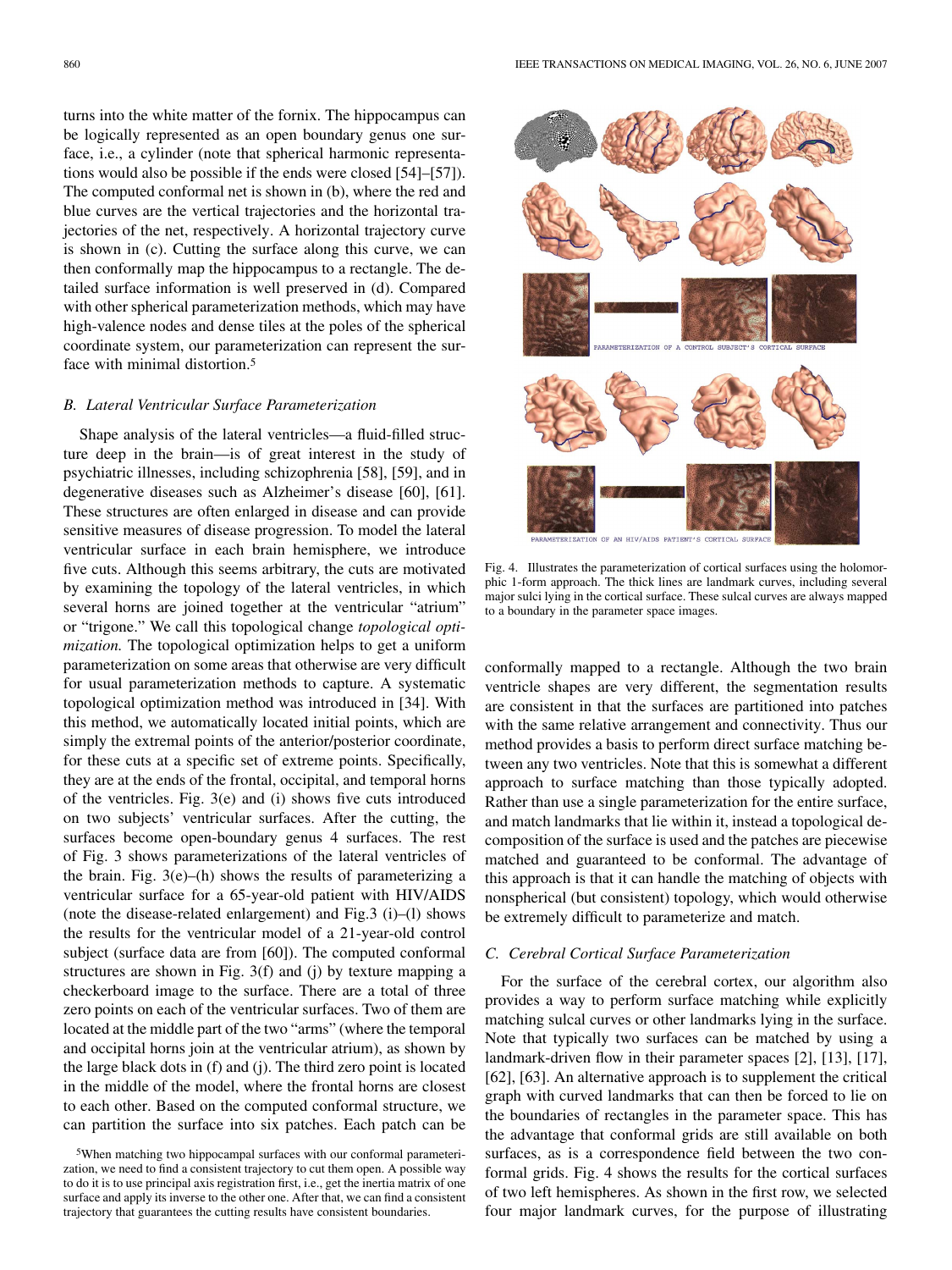the approach (thick lines show the precental and postcentral sulci, and the superior temporal sulcus, and the perimeter of the corpus callosum at the midsagittal plane). By cutting the surface along the landmark curves, we obtain a genus 3 open boundary surface. The conformal structure is illustrated by texture mapping a checkerboard image to the cortical surface (the first panel of the first row). There are therefore two zero points (observable as a large white region and black region in the conformal grid). We show cortical surfaces from two different subjects in Fig. 4 (these are extracted using a deformable surface approach but are subsequently reparameterized using holomorphic 1-forms). The second and fourth rows show the segmented patches for each cortical surface. The rectangles that these patches conformally map to are shown on the third and fifth row, respectively. Since the landmark curves lie on the boundaries of the surface patches, they can be forced to lie on an isoparameter curve and can be constrained to map to rectangle boundaries in the parameter domain. Although the two cortical surfaces are different, the selected sulcal curves are mapped to the rectangle boundaries in the parameter domain. This method therefore provides a way to warp between two anatomical surfaces while exactly matching an arbitrary number of landmark curves lying in the surfaces. As in prior work, this is applicable to tracking brain growth or degeneration in serial scans, and composite maps of the cortex can be made by invoking the consistent parameterizations [64]–[66]. Thiron's extremal mesh [40] and the work of Lamecker *et al.* on the cortex [67] have a similar motivation to ours, namely, to partition a surface into canonical patches and parameterize the patches with minimal distortion. However, our partitioning method is based on intrinsic Riemann surface structure and theirs is based on shortest paths along lines of high curvature. In our method, the segmentation and parameterizations are solely determined by the conformal structure of the surface, which is determined by the Riemannian metric and independent of the embedding. It is invariant under isometric transformation and conformal transformation. Thus, our method is global and may be more stable.

# *D. Automatic Landmark Location With Riemann Surface Structure*

As for our automatic landmark location algorithm, we tested the algorithm on a set of left hemisphere cortical surfaces extracted from brain magnetic resonance imagin scans, acquired from normal subjects at 1.5 T (on a GE Signa scanner) [68]. In our experiments, ten landmarks were automatically located on cortical surfaces.

Fig. 5(A)–(D) shows how we can effectively locate the initial estimated landmark regions on the cortical surface using the CV segmentation approach in the parameter domain. Notice that the contour evolved to the deep sulcal region. In Fig. 5(E), we locate two umbilic points in each sulcal region. When multiple umbilic points are located in a region, we select the two that are farthest apart. The selected umbilic points are chosen as the anchor points for variational landmark tracing step.

Our variational method to locate landmark curves is illustrated in Fig.  $5(F)$ –(H). With the initial guess given by the CV



Fig. 5. (A)–(D) show sulcal curve extraction on the cortical surface by the CV segmentation. With a suitable initial contour, major sulcal landmarks can be effectively extracted at the same time. (E) shows how umbilic points are located within each candidate sulci region, and these are then chosen as the end points of the landmark curves. When multiple candidates regions are located, we select the two regions that are farthest apart. (F)–(H) illustrate automatic landmark tracking using a variational approach. In (F), we track the landmark curves on the parameter domain along the edges whose directions are closest to the principal direction field. The corresponding landmark curves on the cortical surface are shown. This gives a good initialization for our variational method to locate landmarks. (G) demonstrates that landmarks curve is evolved to a deeper region using our variational approach. The blue and green curves represents the initial and evolved curves, respectively. (H) shows ten sulci landmarks that are detected and tracked using our algorithm.

model (we choose the two extreme umbilic points in the located area as the anchor points), we trace the landmark curves iteratively based on the principal direction field. In Fig. 5(F), we trace the landmark curves on the parameter domain along the edges whose directions are closest to the principal direction field. The corresponding landmark curves on the cortical surface is shown. Fig. 5(G) shows how the curve evolves to a deeper sulcal region with our iterative scheme. In Fig. 5(H), ten sulci landmarks are located using our algorithm.

## *E. Optimization of Brain Conformal Parametrization*

To visualize how well our optimized brain conformal parametrization algorithm can improve the alignment of key sulci landmarks, we created an average 3-D surface based on the 15 optimized conformal maps. Namely, we took the average geometric positions of every corresponding vertex on 15 cortical surfaces. Fig. 6 shows average maps from different angles. In (B) and (C), sulci landmarks are clearly preserved inside the green circle where landmarks are manually labelled. In (D), the sulci landmarks are averaged out inside the green circle where no landmarks are automatically detected. This suggests that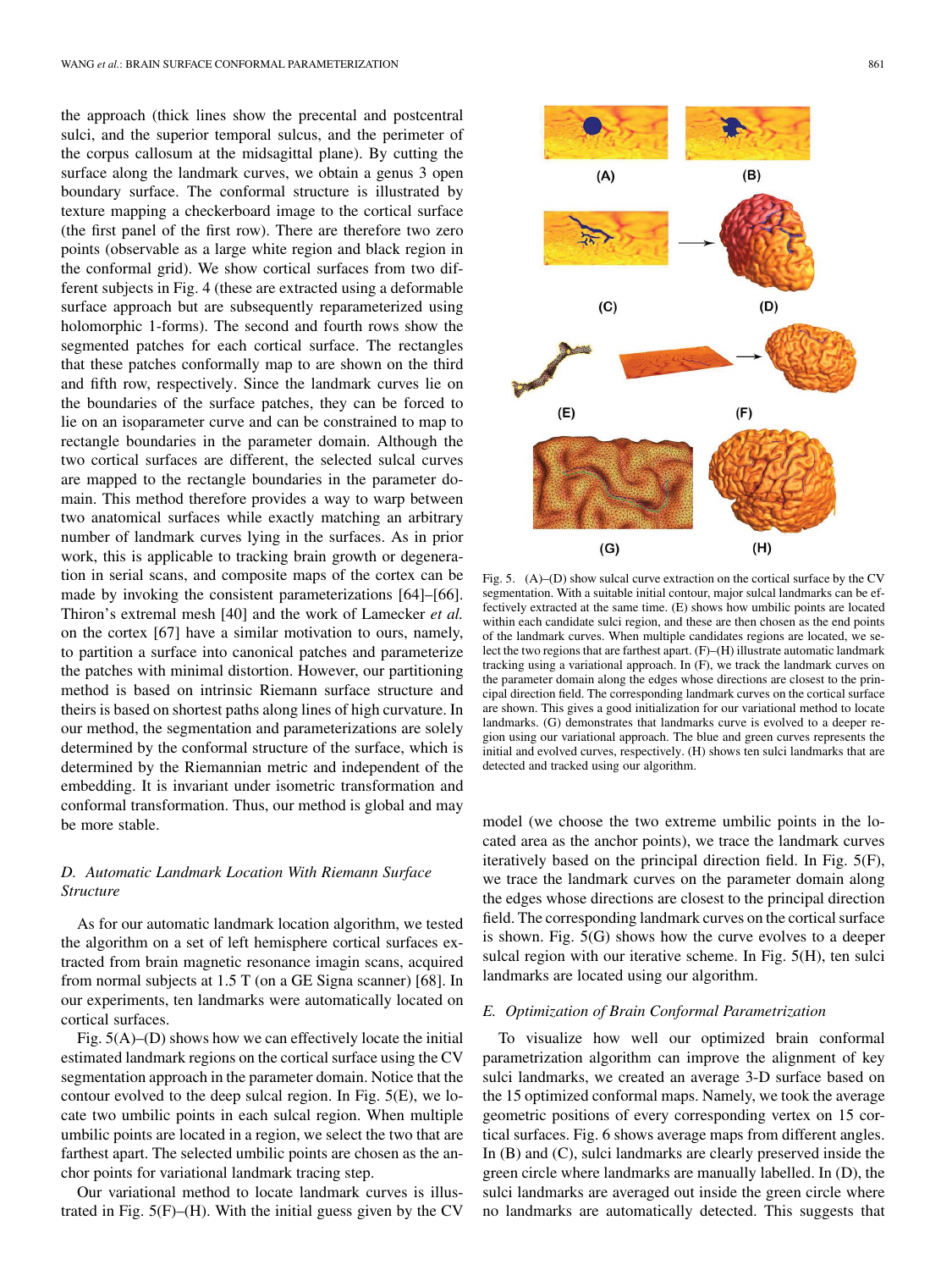

Fig. 6. An average cortical surface of the brain derived by using optimized conformal parametrization with the automatically traced landmarks. The major sulcal landmarks are well preserved (see the areas inside green circles in (B) and (C). In (D), the sulci at the back of the brain, in the occipital lobe surface, are averaged out because no landmark constraint was added in that region, for purposes of illustration.

our algorithm can help by improving the alignment of major anatomical features in the cortex. Further validation work, of course, would be necessary to assess whether this results in greater detection sensitivity in computational anatomy studies of the cortex, but the greater reinforcement of features suggests that landmark alignment error is substantially reduced, and this is one major factor influencing signal detection in multisubject cortical studies.

## VI. CONCLUSION AND FUTURE WORK

In this paper, we presented a brain surface parameterization method that invokes the Riemann surface structure to generate conformal grids on surfaces of arbitrary complexity (including branching topologies). For high genus surfaces, a global conformal parameterization induces a canonical segmentation, i.e., there is a discrete partition of the surface into conformally parameterized patches. We tested our algorithm on hippocampal and lateral ventricular surfaces and on surface models of the cerebral cortex. The grid generation algorithm is intrinsic (i.e., it does not depend on any initial choice of surface coordinates) and is stable, as shown by grids induced on ventricles of various shapes and sizes. With the conformal parameterization, we employed a set of formulas for the covariant differential operators on the manifold based on tensor calculus. Because of this conformal parameterization, the extension of well-known 2-D PDE solvers to general 3-D surfaces becomes relatively simple. We illustrate the use of the conformal grid for hosting a surface-based PDE by presenting a brain landmark detection algorithm. The landmark detection results are examined by computing an average cortical surface after conformal parameterizations are optimized using sulcal features as landmarks. Our future work will focus on signal processing on brain surfaces, as

well as brain surface registration with surface metric proposed in [30], and shape and asymmetry analysis for subcortical structures.

**APPENDIX A**

\n*Claim 1:* Suppose 
$$
h: M → \mathbb{R}
$$
 is a smooth function. Then

Length of 
$$
h^{-1}(0) = \int_M \sqrt{\langle \nabla_M H(h), \nabla_M H(h) \rangle} dS
$$
  
=  $\int_{\mathbb{C}} \sqrt{\lambda} ||\nabla H(h \circ \phi)|| dxdy.$ 

*Proof:* Recall that the Co-area formula reads

$$
\int_{\Omega \subset \mathbb{R}^2} f(x, y) |\nabla u| dx dy = \int_{\mathbb{R}} \int_{\{u(x, y) = r\}} f(x, y) d\mathcal{H} dy
$$

where  $H$  is the Hausdorff measure.

Let  $\phi$  be the conformal parametrization of the surface M and  $\zeta = u \circ \phi$ .

Then

$$
\int_{M} |\nabla_{M} H(u)|_{M} dS = \int_{\mathbb{R}^{2}} \delta(\zeta) |\nabla \zeta| \sqrt{\lambda} dx dy
$$

$$
= \int_{\mathbb{R}} \int_{\{\zeta(x,y)=r\}} \sqrt{\lambda} \delta(\zeta) ds dr
$$

$$
= \int_{\{\zeta(x,y)=0\}} ds
$$

$$
= \int_{0}^{1} \sqrt{\lambda} |\mathbf{c}'(t)| dt
$$

$$
= \int_{0}^{1} \sqrt{\lambda} |\phi \circ \mathbf{c}'(t)| dt
$$

$$
= \text{length of } \{u = 0\}
$$

where  $\mathbf{c}(t)$  is the parametrization of  $\zeta(x, y) = 0$ . Q.E.D.

#### APPENDIX B

*Case 2:* Let  $\phi: M \rightarrow \mathbb{R}$ . The geodesic curvature  $\kappa$  of  $\phi^{-1}(\{0\}) = \text{div}_M(\nabla_M \phi / \sqrt{\langle \nabla_M \phi, \nabla_M \phi \rangle}).$ 

*Proof:* Recall that the geodesic curvature of a curve  $\overrightarrow{\gamma}$  is

$$
\frac{\sqrt{\langle D_t \overrightarrow{\gamma}, D_t \overrightarrow{\gamma} \rangle}}{\langle \overrightarrow{\gamma}, \overrightarrow{\gamma} \rangle} - \frac{\langle D_t \overrightarrow{\gamma}, \overrightarrow{\gamma} \rangle}{\langle \overrightarrow{\gamma}, \overrightarrow{\gamma} \rangle^{3/2}} = \frac{\langle \overrightarrow{\gamma}, D_t \overrightarrow{\gamma}^{\perp} \rangle}{\langle \overrightarrow{\gamma}, \overrightarrow{\gamma} \rangle^{3/2}}
$$

Let the parametrization of the zero level set of  $\phi$  be  $\overrightarrow{\gamma}$  =  $(X(t), Y(t))$ . Then  $\phi(X(t), Y(t)) = 0$ .

This implies

$$
\langle \nabla_M \phi, \overrightarrow{\gamma} \rangle = 0
$$

and

$$
\langle D_t(\nabla_M \phi), \dot{\overrightarrow{\gamma}} \rangle + \langle D_t \dot{\overrightarrow{\gamma}}, \nabla_M \phi \rangle = 0
$$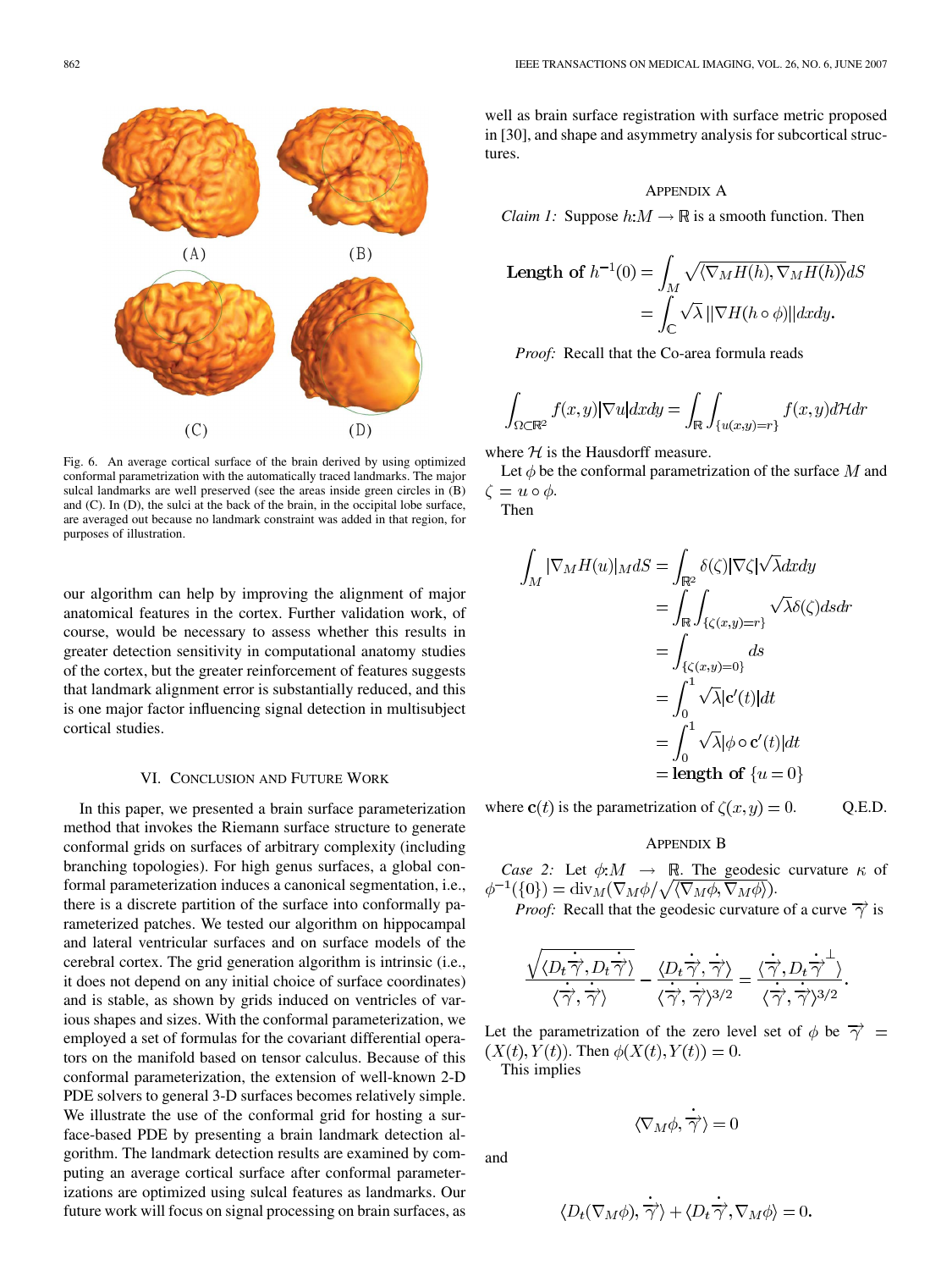Now

$$
D_t \overrightarrow{V}(t) = \sum_{i=1}^2 \sum_{j=1}^2 \sum_{k=1}^2 \left( \dot{V}_k + \Gamma^k_{ij} \gamma_i V_j \right) \partial_k.
$$

Thus, for conformal parametrization, we have

$$
D_t \dot{\overrightarrow{\gamma}} = \left(\ddot{X} + \left(\frac{1}{2\lambda} \frac{\partial \lambda}{\partial x}\right)(\dot{X}^2 - \dot{Y}^2) - \left(\frac{1}{\lambda} \frac{\partial \lambda}{\partial y} \dot{X} \dot{Y}\right),\n\dot{Y} - \left(\frac{1}{2\lambda} \frac{\partial \lambda}{\partial y}\right)(\dot{X}^2 - \dot{Y}^2) - \left(\frac{1}{\lambda} \frac{\partial \lambda}{\partial x}\right)\dot{X} \dot{Y}\right)\n(4)
$$

and

$$
D_t(\nabla_M \phi) = \left(\dot{\phi}_x + \left(\frac{1}{2\lambda} \frac{\partial \lambda}{\partial x}\right) (\phi_x^2 - \phi_y^2) - \left(\frac{1}{\lambda} \frac{\partial \lambda}{\partial y} \phi_x \phi_y\right),\right.\n\dot{\phi}_y - \left(\frac{1}{2\lambda} \frac{\partial \lambda}{\partial y}\right) (\phi_x^2 - \phi_y^2) - \left(\frac{1}{\lambda} \frac{\partial \lambda}{\partial x}\right) \phi_x \phi_y \Big).
$$
\n(5)

Combining these, we have

$$
\dot{X}^2 + \dot{Y}^2 = (1 + (\phi_x/\phi_y)^2) \dot{X}^2
$$

and

$$
\frac{\left\langle D_t \dot{\overrightarrow{\gamma}}^{\perp}, \dot{\overrightarrow{\gamma}} \right\rangle}{\left\langle \dot{\overrightarrow{\gamma}}, \dot{\overrightarrow{\gamma}} \right\rangle^{3/2}} = \lambda (\dot{X}\ddot{Y} - \dot{Y}\ddot{X})
$$
  
\n
$$
= -\frac{\lambda}{\phi_y} [\phi_{xx}\dot{X}^2 + 2\phi_{xy}\dot{X}\dot{Y} + \phi_{yy}\dot{Y}^2] \dot{X}
$$
  
\n
$$
- \dot{X}(\dot{X}^2 + \dot{Y}^2) \left(\frac{1}{2\lambda} \frac{\partial \lambda}{\partial y}\right)
$$
  
\n
$$
+ \dot{Y}(\dot{X}^2 + \dot{Y}^2) \left(\frac{1}{2\lambda} \frac{\partial \lambda}{\partial x}\right).
$$

So

$$
\kappa = \frac{\left\langle \dot{\overrightarrow{\gamma}}, D_t \dot{\overrightarrow{\gamma}}^{\perp} \right\rangle}{\left\langle \dot{\overrightarrow{\gamma}}, \dot{\overrightarrow{\gamma}} \right\rangle^{3/2}} = \frac{\lambda(\dot{X}\ddot{Y} - \dot{Y}\ddot{X})}{\lambda^{3/2}(\dot{X}^2 + \dot{Y}^2)^{3/2}}
$$

$$
= \frac{1}{\sqrt{\lambda}} \left( \frac{\phi_{xx}\phi_y^2 - 2\phi_{xy}\phi_x\phi_y + \phi_{yy}\phi_x^2}{\left(\phi_x^2 + \phi_y^2\right)^{3/2}} \right)
$$

$$
+ \frac{1}{2\lambda^{3/2}} \left( \phi_x \frac{\partial \lambda}{\partial x} + \phi_y \frac{\partial \lambda}{\partial x} \right)
$$

$$
= \frac{1}{\sqrt{\lambda}} \left( \frac{\phi_{xx}\phi_y^2 - 2\phi_{xy}\phi_x\phi_y + \phi_{yy}\phi_x^2}{\left(\phi_x^2 + \phi_y^2\right)^{3/2}} \right)
$$

$$
+\frac{1}{2\lambda^{3/2}}\left(\phi_x\frac{\partial\lambda}{\partial x} + \phi_y\frac{\partial\lambda}{\partial x}\right)
$$
  

$$
=\frac{1}{\sqrt{\lambda}}\nabla\cdot\left(\frac{\nabla\phi}{|\nabla\phi|}\right) + \frac{1}{\lambda^{3/2}}\nabla\phi\cdot\nabla\lambda
$$
  

$$
=\frac{1}{\lambda}\nabla\cdot\left(\lambda\left(\frac{1/\lambda\nabla\phi}{\sqrt{\lambda|\nabla\phi|^2}}\right)\right)
$$
  

$$
=\frac{1}{\lambda}\nabla\cdot\left(\lambda\left(\frac{\nabla_M\phi}{\sqrt{\langle\nabla_M\phi,\nabla_M\phi\rangle}}\right)\right)
$$
  

$$
=\text{div}_M\left(\frac{\nabla_M\phi}{\sqrt{\langle\nabla_M\phi,\nabla_M\phi\rangle}}\right).
$$

Q.E.D.

#### **REFERENCES**

- [1] P. M. Thompson, J. N. Giedd, R. P. Woods, D. MacDonald, A. C. Evans, and A. W. Toga, "Growth patterns in the developing human brain detected using continuum-mechanical tensor mapping," *Nature*, vol. 404, no. 6774, pp. 190–193, Mar. 2000.
- [2] P. M. Thompson, R. P. Woods, M. S. Mega, and A. W. Toga, "Mathematical/computational challenges in creating deformable and probabilistic atlases of the human brain," *Human Brain Map.*, vol. 9, no. 2, pp. 81–92, Feb. 2000.
- [3] Y. Wang, M.-C. Chiang, and P. M. Thompson, "Automated surface matching using mutual information applied to Riemann surface structures," in *Proc. Med. Image Comp. Comput.-Assist. Intervention Part II*, Palm Springs, CA, Oct. 2005, pp. 666–674.
- [4] S. Osher and J. A. Sethian, "Fronts propoagating with curvature dependent speed: Algorithms based on Hamilton-Jacobi formulations," *J. Comput. Phys.*, vol. 79, pp. 12–49, 1988.
- [5] F. Mémoli, G. Sapiro, and P. Thompson, "Implicit brain imaging," *NeuroImage*, vol. 23, pp. S179–S188, 2004.
- [6] E. Schwartz, A. Shaw, and E. Wolfson, "A numerical solution to the generalized mapmaker's problem: Flattening nonconvex polyhedral surfaces," *IEEE Trans. Pattern Anal. Machine Intell.*, vol. 11, no. 9, pp. 1005–1008, Sep. 1989.
- [7] B. Timsari and R. M. Leahy, "An optimization method for creating semi-isometric flat maps of the cerebral cortex," presented at the SPIE Med. Imag., San Diego, CA, Feb. 2000.
- [8] H. A. Drury, D. C. V. Essen, C. H. Anderson, C. W. Lee, T. A. Coogan, and J. W. Lewis, "Computerized mappings of the cerebral cortex: A multiresolution flattening method and a surface-based coordinate system," *J. Cogn. Neurosci.*, vol. 8, pp. 1–28, 1996.
- [9] G. J. Carman, H. Drury, and D. C. V. Essen, "Computational methods for reconstructing and unfolding of primate cerebral cortex," *Cerebral Cortex*, vol. 5, pp. 506–517, 1995.
- [10] M. K. Hurdal and K. Stephenson, "Cortical cartography using the discrete conformal approach of circle packings," *NeuroImage*, vol. 23, pp. S119–S128, 2004.
- [11] K. Stephenson*, Introduction to Circle Packing*. Cambridge, U.K.: Cambridge Univ. Press, Apr. 2005.
- [12] S. Haker, S. Angenent, A. Tannenbaum, R. Kikinis, G. Sapiro, and M. Halle, "Conformal surface parameterization for texture mapping," *IEEE Trans. Vis. Comput. Graphics*, vol. 6, no. 2, pp. 181–189, Apr. –Jun. 2000.
- [13] X. Gu, Y. Wang, T. F. Chan, P. M. Thompson, and S.-T. Yau, "Genus zero surface conformal mapping and its application to brain surface mapping," *IEEE Trans. Med. Imag.*, vol. 23, no. 8, pp. 949–958, Aug. 2004.
- [14] L. Ju, J. Stern, K. Rehm, K. Schaper, M. K. Hurdal, and D. Rottenberg, "Cortical surface flattening using least squares conformal mapping with minimal metric distortion," in *Proc. IEEE Int. Symp. Biomed. Imag.: From Nano to Macro*, Arlington, VA, 2004, pp. 77–80.
- [15] A. A. Joshi, R. M. Leahy, P. M. Thompson, and D. W. Shattuck, "Cortical surface parameterization by p-harmonic energy minimization," in *Proc. IEEE Int. Symp. Biomed. Imag.: From Nano to Macro*, Arlington, VA, 2004, pp. 428–431.
- [16] L. Ju, M. K. Hurdal, J. Stern, K. Rehm, K. Schaper, and D. Rottenberg, "Quantitative evaluation of three surface flattening methods," *NeuroImage*, vol. 28, no. 4, pp. 869–880, 2005.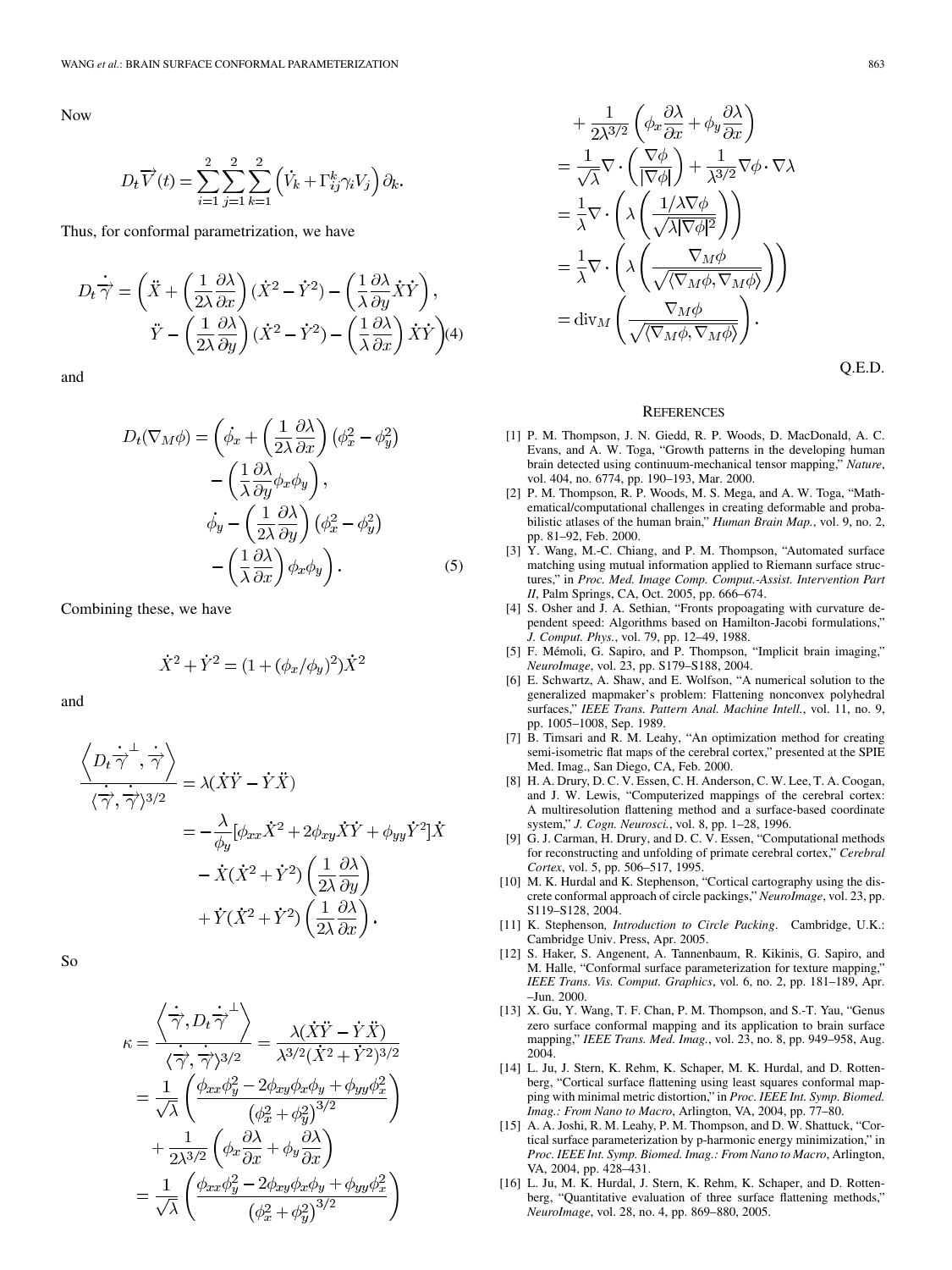- [17] B. Fischl, M. I. Sereno, and A. M. Dale, "Cortical surface-based analysis II: Inflation, flattening, and a surface-based coordinate system," *NeuroImage*, vol. 9, pp. 179–194, 1999.
- [18] G. Turk, "Generating textures on arbitrary surfaces using reaction-diffusion," *Comput. Graph.*, vol. 25, no. 4, pp. 289–298, 1991.
- [19] J. Dorsey and P. Hanrahan, "Digital materials and virtual weathering," *Sci. Amer.*, vol. 282, no. 2, pp. 46–53, 2000.
- [20] J. Stam, "Flows on surfaces of arbitrary topology," *ACM Trans. Graph.*, vol. 22, no. 3, pp. 724–731, 2003.
- [21] U. Clarenza, M. Rumpfa, and A. Teleaa, "Surface processing methods for point sets using finite elements," *Comput. Graph.*, vol. 28, no. 6, pp. 851–868, 2004.
- [22] M. Bertalmio, L.-T. Cheng, S. Osher, and G. Sapiro, "Variational problems and partial differential equations on implicit surfaces," *J. Comput. Phys.*, vol. 174, no. 2, pp. 759–780, Dec. 2001.
- [23] M. Chung and J. Taylor, "Diffusion smoothing on brain surface via finite element method," in *Proc. IEEE Int. Symp. Biomed. Imag.: From Nano to Macro*, Arlington, VA, 2004, pp. 432–435.
- [24] A. A. Joshi, D. W. Shattuck, P. M. Thompson, and R. M. Leahy, "A framework for registration, statistical characterization and classification of cortically constrained functional imaging data," in *Proc. Int. Conf. Inf. Process. Med. Imag.*, 2005, pp. 186–196.
- [25] W. M. Boothby, An Introduction to Differentiable Manifolds and Rie*mannian Geometry*, 2nd ed. Orlando, FL: Academic, 1986.
- [26] J. Jost*, Compact Riemann Surfaces: An Introduction to Contemporary Mathematics*. Berlin, Germany: Springer-Verlag, 1997.
- [27] K. Strebel*, Quadratic Differentials*. Berlin, Germany: Springer-Verlag, 1984.
- [28] H. Hoppe, T. DeRose, T. Duchamp, J. McDonald, and W. Stuetzle, "Mesh optimization," *Comput. Graph.*, ser. Annu. Conf. Series, vol. 27, pp. 19–26, 1993.
- [29] Y. Wang, M. Jin, S.-T. Yau, and X. Gu, "Parameterize surfaces by surfaces," presented at the ACM Solid Physical Modeling Symp., Beijing, China, Jun. 4–6, 2007.
- [30] Y. Wang, X. Gu, K. M. Hayashi, T. F. Chan, P. M. Thompson, and S.-T. Yau, "Surface parameterization using Riemann surface structure," in *Proc. 10th IEEE Int. Conf. Comput. Vision*, Beijing, China, Oct. 2005, pp. 1061–1066.
- [31] J. Syngen and A. Schild*, Tensor Calculus*. London, U.K.: Dover, 1949.
- [32] L. Lui, Y. Wang, and T. F. Chan, "Solving PDEs on manifolds using global conference parametrization," in *VLSM, ICCV*, Beijing, China, Oct. 16, 2005.
- [33] X. Gu and S.-T. Yau, "Computing conformal structures of surfaces," *Commun. Inf. Syst.*, vol. 2, no. 2, pp. 121–146, Dec. 2002.
- [34] M. Jin, Y. Wang, S.-T. Yau, and X. Gu, "Optimal global conformal surface parameterization for visualization," in *Proc. IEEE Visualization*, Austin, TX, Oct. 2004, pp. 267–274.
- [35] Y. Wang, X. Gu, T. F. Chan, P. M. Thompson, and S.-T. Yau, "Brain surface conformal parameterization with algebraic functions," in *Proc. Med. Image Comp. Comput.-Assist. Intervention*, Copenhagen, Denmark, Oct. 2006, pp. 946–854.
- [36] L. G. Goualher, E. Procyk, D. Collins, C. B. R. Venugopal, and A. Evans, "Automated extraction and variability analysis of sulcal neuroanatomy," *IEEE Trans. Med. Imag.*, vol. 18, no. 3, pp. 206–217, Mar. 1999.
- [37] A. Klein, J. Hirsch, S. Ghosh, J. Tourville, and J. Hirsch, "Mindboggle: A scatterbrained approach to automate brain labeling," *NeuroImage*, vol. 24, no. 2, pp. 261–280, 2005.
- [38] P. Fillard, V. Arsigny, X. Pennec, K. M. Hayashi, P. M. Thompson, and N. Ayache, Measuring brain variability by extrapolating sparse tensor fields measured on sulcal lines Res. Rep. INRIA 5887, Apr. 2007.
- [39] M. Fidrich, "Iso-surface extraction in nD applied to tracking feature curves across scale," *Image Vision Comput.*, vol. 16, no. 8, pp. 545–556, 1998.
- [40] J.-P. Thirion, "The extremal mesh and the understanding of 3D surfaces," *Int. J. Comput. Vision*, vol. 19, no. 2, pp. 115–128, 1996.
- [41] L. A. Vese and T. F. Chan, "Multiphase level set framework for image segmentation using the Mumford and Shah model," *Int. J. Comput. Vision*, vol. 50, no. 3, pp. 271–293, 2002.
- [42] D. Mumford and J. Shah, "Optimal approximations by piecewise smooth functions and associated variational problems," *Commun. Pure Appl. Math.*, vol. 42, no. 5, pp. 577–685, 1989.
- [43] M. E. Rettmann, D. Tosun, X. Tao, S. M. Resnick, and J. L. Prince, "Program for the assisted labeling of sulcal regions (PALS): Description and validation," *NeuroImage*, vol. 24, no. 2, pp. 398–416, 2005.
- [44] M. Rettman, X. Han, and J. L. Prince, "Automated sulcal segmentation using watersheds on the cortical surface," *NeuroImage*, vol. 15, no. 2, pp. 329–344, 2002.
- [45] G. Lohmann, F. Kruggel, and D. von Cramon, "Automatic detection of sulcal bottom lines in MR images of the human brain," *Inf. Process. Med. Imag.*, vol. 1230, pp. 368–374, 1997.
- [46] D. Rey, G. Subsol, H. Delingette, and N. Ayache, "Automatic detection and segmentation of evolving processes in 3D medical images: Application to multiple sclerosis," *Med. Image Anal.*, vol. 6, no. 2, pp. 163–179, Jun. 2002.
- [47] N. Khaneja, M. Miller, and U. Grenander, "Dynamic programming generation of curves on brain surfaces," *IEEE Trans. Pattern Anal. Machine Intell.*, vol. 20, no. 11, pp. 1260–1265, Nov. 1998.
- [48] X. Zeng, L. Staib, R. Schultz, L. Win, and J. Duncan, "A new approach to 3D sulcal ribbon finding from MR images," in *Proc. Med. Image Comp. Comput.-Assist. Intervention*, 1999, pp. 148–157.
- [49] A. Cachia, J.-F. Mangin, D. Rivire, N. Boddaert, A. Andrade, F. Kherif, P. Sonigo, D. Papadopoulos-Orfanos, M. Zilbovicius, J.-B. Poline, I. Bloch, F. Brunelle, and J. Rgis, "A mean curvature based primal sketch to study the cortical folding process from antenatal to adult brain," in *Proc. Med. Image Comp. Comput.-Assist. Intervention*, Oct. 2001, vol. 2208, pp. 897–904.
- [50] C. Kao, M. Hofer, G. Sapiro, J. Stern, and D. Rottenberg, "A geometric method for automatic extraction of sulcal fundi," in *Proc. IEEE Int. Symp. Biomed. Imag.: From Nano to Macro*, Apr. 2006, pp. 1168–1171.
- [51] H. A. Drury, D. C. V. Essen, M. Corbetta, and A. Z. Snyder, "Surfacebased analyses of the human cerebral cortex," in *Brain Warping*. New York: Academic, 1999.
- [52] Y. Wang, L. M. Lui, T. F. Chan, and P. M. Thompson, "Optimization of brain conformal mapping with landmarks," in *Proc. Med. Image Comp. Comput.-Assist. Intervention Part II*, Oct. 2005, pp. 675–683.
- [53] A. Leow, C. L. Yu, S. J. Lee, S. C. Huang, H. Protas, R. Nicolson, K. M. Hayashi, A. W. Toga, and P. M. Thompson, "Brain structural mapping using a novel hybrid implicit/explicit framework based on the level-set method.," *NeuroImage*, vol. 24, pp. 910–927, 2005.
- [54] A. Kelemen, G. Székely, and G. Gerig, "Elastic model-based segmentation of 3D neuroradiological data sets," *IEEE Trans. Med. Imag.*, vol. 18, no. 10, pp. 828–839, Oct. 1999.
- [55] M. Styner, J. A. Lieberman, D. Pantazis, and G. Gerig, "Boundary and medial shape analysis of the hippocampus in schizophrenia," *Med. Image Anal.*, vol. 8, no. 3, pp. 197–203, 2004.
- [56] J. G. Csernansky, L. Wang, D. Jones, D. Rastogi-Cruz, J. A. Posener, G. Heydebrand, J. P. Miller, and M. I. Miller, "Hippocampal deformities in Schizophrenia characterized by high dimensional brain mapping," *Amer. J. Psych.*, vol. 159, pp. 2000–2006, Apr. 2002.
- [57] B. Gutman, Y. Wang, L. M. Lui, T. F. Chan, and P. M. Thompson, "Hippocampal surface analysis using spherical harmonic function applied to surface conformal mapping," *Proc. Int. Conf. Pattern Recognit.*, vol. 3, pp. 964–967, 2006.
- [58] K. L. Narr, P. M. Thompson, T. Sharma, J. Moussai, R. E. Blanton, B. Anvar, A. Edris, R. Krupp, J. Rayman, M. Khaledy, and A. W. Toga, "3D mapping of temporo-limbic regions and the lateral ventricles in schizophrenia," *Biol. Psych.*, vol. 50, pp. 84–97, 2001.
- [59] G. Gerig, M. Styner, D. Jones, D. Weinberger, and J. Lieberman, "Shape analysis of brain ventricles using SPHARM," in *Proc. IEEE Comput. Soc. MMBIA 2001*, Dec. 2001, pp. 171–178.
- [60] P. M. Thompson, R. A. Dutton, K. M. Hayashi, A. Lu, S. E. Lee, J. Y. Lee, O. L. Lopez, H. J. Aizenstein, A. W. Toga, and J. T. Becker, "3D mapping of ventricular and corpus callosum abnormalities in HIV/ AIDS," *NeuroImage*, to be published.
- [61] O. T. Carmichael, P. M. Thompson, R. A. Dutton, A. Lu, S. E. Lee, J. Y. Lee, L. H. Kuller, O. L. Lopez, H. J. Aizenstein, C. C. Meltzer, Y. Liu, A. W. Toga, and J. T. Becker, "Diffusion smoothing on brain surface via finite element method," in *IEEE Int. Symp. Biomed. Imag.: From Nano to Macro*, Arlington, VA, 2006, pp. 315–318.
- [62] P. M. Thompson and A. W. Toga, "A surface-based technique for warping 3-dimensional images of the brain," *IEEE Trans. Med. Imag.*, vol. 15, no. 4, pp. 1–16, 1996.
- [63] C. Davatzikos, "Spatial normalization of 3D brain images using deformable models," *Comput. Assist. Tomogr.*, vol. 20, no. 4, pp. 656–665, 1996.
- [64] P. M. Thompson, C. N. Vidal, J. N. Giedd, P. Gochman, J. Blumenthal, R. Nicolson, A. W. Toga, and J. L. Rapoport, "Mapping adolescent brain change reveals dynamic wave of accelerated gray matter loss in very early-onset schizophrenia," in *Proc. Nat. Acad. Sci.*, Sep. 2001, vol. 98, no. 20, pp. 11650–11655.